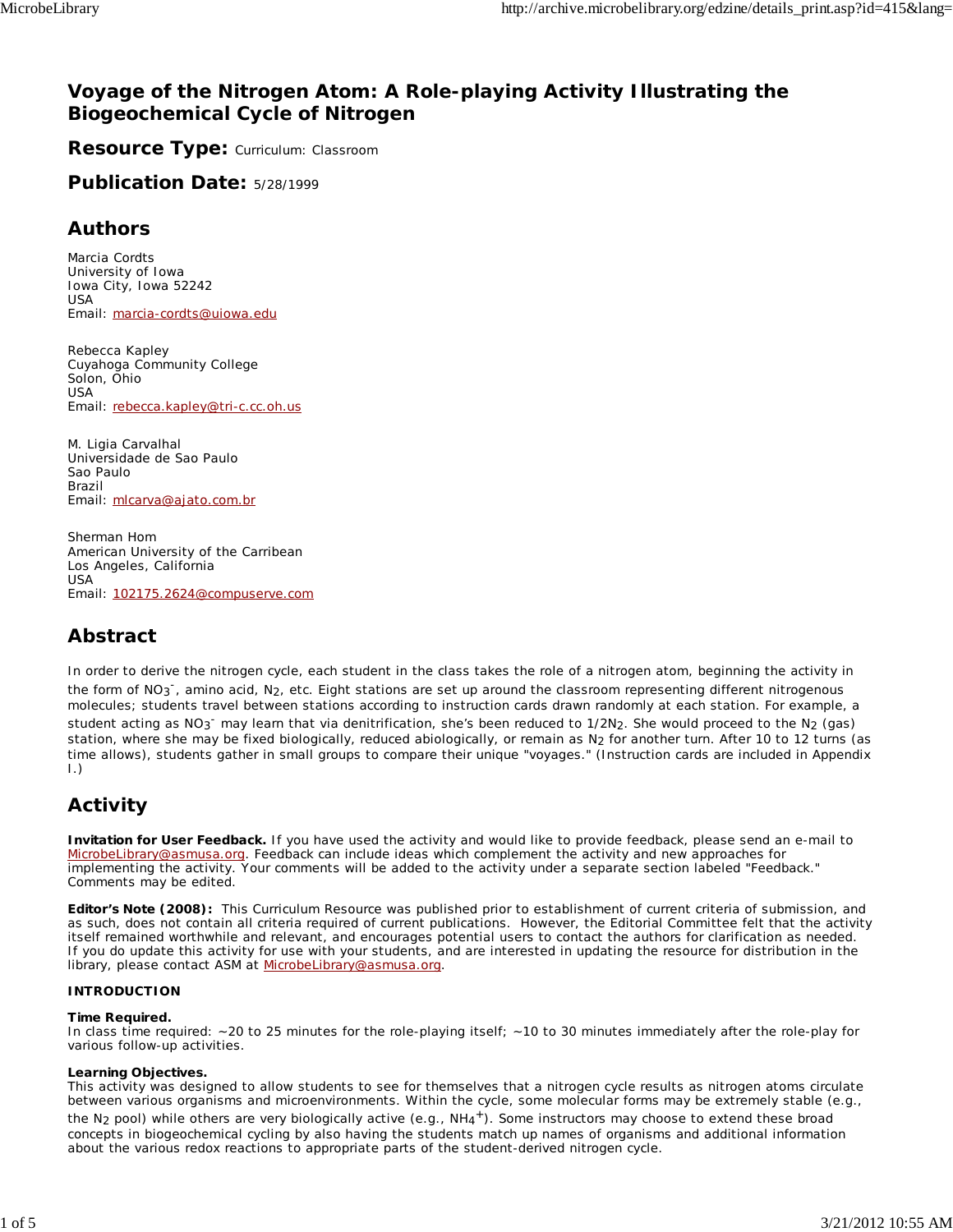#### **Background.**

There is a limited amount of matter on the earth. Those atoms that are essential for cellular existence are particularly precious and must be constantly recycled for life to continue. Many of the recycling steps are carried out by bacteria living in specific types of microenvironments. For microbiologists, nitrogen is an especially interesting and precious resource because bacteria uniquely perform several key steps in the recycling process. These bacteria may "get" different things out of the processes; in some cases, they get a source of electrons for energy production, while in other cases they get a sink onto which they can dump spent electrons. Additionally, every bacterium—like all higher organisms on the planet—must assimilate some nitrogen atoms into the proteins and ultrastructure that comprise the fabric of cellular life. In short, forms of nitrogen that are waste products to one organism literally provide "lunch" for another organism.

To illustrate vital principles in nitrogen recycling for *The Voyage of the Nitrogen Atom,* each student in the class will spend several minutes playing a nitrogen atom. Each student will begin the exercise as one specific molecular form of nitrogen

(either N<sub>2</sub>, NH<sub>4</sub><sup>+</sup>, NO<sub>2</sub><sup>-</sup>, NO<sub>3</sub><sup>-</sup>, plant protein, animal protein, bacterial protein, or ammonia in a bacteroid). Then, by drawing cards, students will "experience" the journey of a nitrogen atom diffusing between organisms and environments. Each card will describe—in general terms—a type of process that acts upon a molecular form of nitrogen, sometimes converting it into a completely different form. At the end of the exercise (after approximately 10 turns), students will gather in small groups to compare their journeys with one another.

The goal of this exercise is to give students a better understanding of naturally occurring processes involving nitrogen atoms. These processes help to illustrate the diversity of bacteria and their critical role in nature. Furthermore, understanding these processes allows a better appreciation for the ways in which human-induced environmental changes have begun to affect natural nitrogen cycling: by providing too much of one form of nitrogen (particularly as concentrated fertilizer and animal manure), the growth of some organisms in the cycle can be increased to the detriment of an entire ecosystem.

In preparation for this in-class exercise, each student should be able to answer the following questions (refer to textbook or other materials, as necessary):

What is anaerobic respiration? 1.

What is the function of a nitrogenous compound in anaerobic respiration?

What is lithotrophy? 2.

What is the function of a nitrogenous compound in lithotrophic processes?

What is nitrogen fixation? 3.

Of what advantage to an organism is the process of nitrogen fixation?

4. Name two examples of organic forms of nitrogen. The conversion of organic to inorganic nitrogen is often called: The conversion of inorganic to organic nitrogen is often called:

### **PROCEDURE**

#### **Materials**.

The following materials are needed for an entire class:

- Eight containers (such as brown paper bags) labeled "Nitrogen gas, N<sub>2</sub>"; "ammonium, NH<sub>4</sub><sup>+</sup>"; "nitrite, NO<sub>2</sub><sup>-</sup>"; "nitrate, NO<sub>3</sub><sup>-</sup>"; "plant protein"; "animal protein"; "bacterial protein"; and "bacteroid ammonia" set up in eight different stations around the room
- **Instruction cards for each station (See Appendix I.)**

#### **Student Version.**.

- 1. Go to one of the eight stations as directed by your instructor. Bring a pencil or pen with you. Notice the name of the molecule at this station: this is your starting state.
- When the class is ready, remove a card at random from the station. Write "1" on the card, to record that this 2. represents the first step in your "journey".
- 3. Without returning the card to the station, do whatever it says on the card (you may be instructed to go to a different station, or to pause for 10 seconds, then draw from the same station.)
- 4. Draw a card at random from this station. Write "2" on this card, then follow the instructions on the card. Hold onto both cards as you proceed as instructed.
- 5. Continue for 10 or more stations as time allows. In each case, record the order in which you drew the card.
- 6. At the end of the exercise, get together with 2 to 4 other students and arrange your sets of cards sequentially. Compare and contrast the "voyages" that each of you undertook.

**Safety Issues.** Not applicable.

### **ASSESSMENT and OUTCOMES**

#### **Suggestions for Assessment.**

*The Voyage of the Nitrogen Atom* is an active learning strategy to teach about nutrient cycling, a subject which is often perceived by students to be dry and tedious. By replacing a standard nitrogen cycling lecture with this activity, instructors will find that students are more engaged for learning about the various microbial processes in the nitrogen cycle, other nutrient cycles (carbon, sulfur, etc.), and environmental ramifications such as nitrate pollution and nutrient loading in tidal waters. Special assessment of this activity is not necessarily required; if desired, students may be examined on the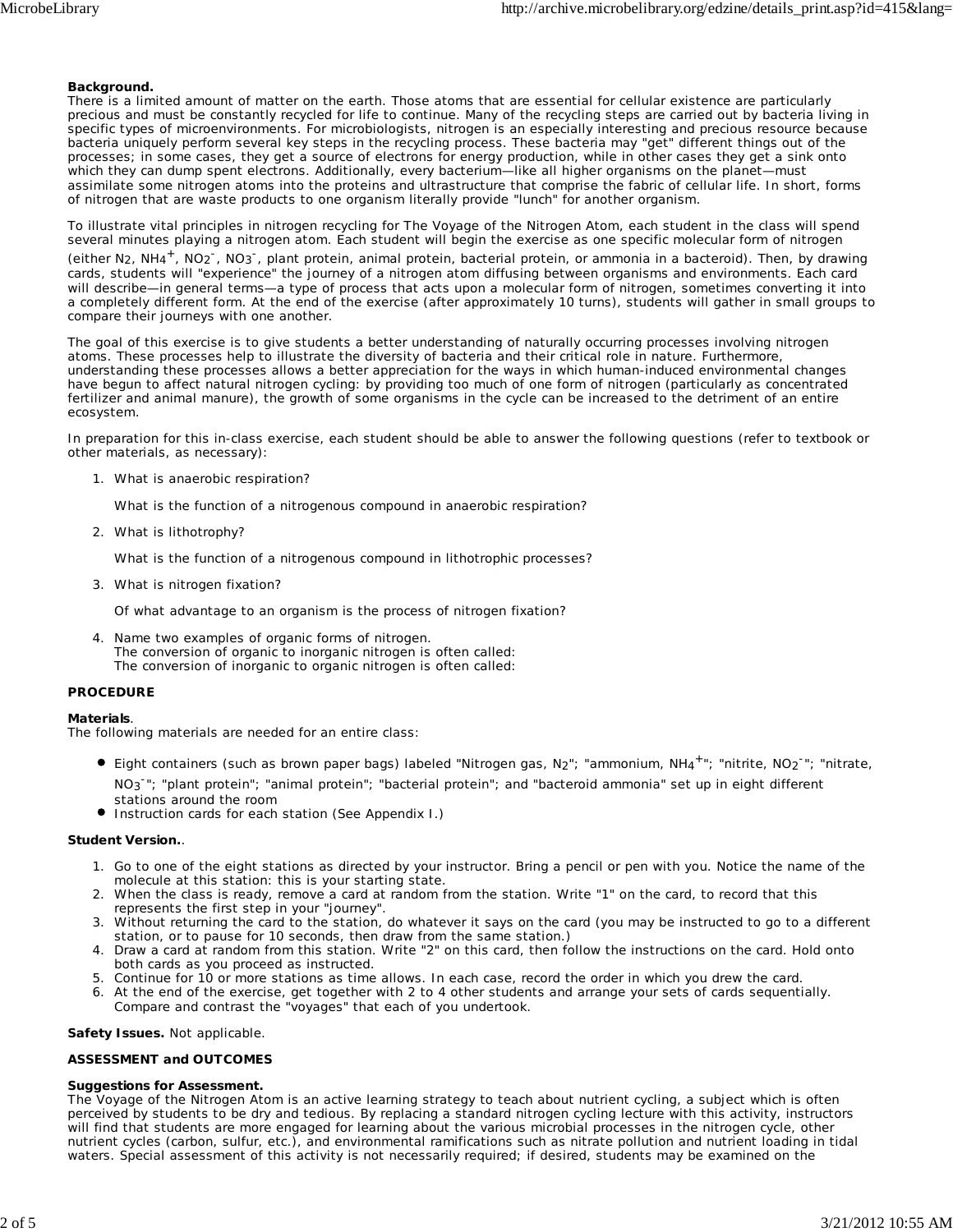concepts of nitrogen cycling using exam questions similar to those used when teaching nitrogen cycling through non-active means.

In a discussion about the nitrogen cycle following the activity, the instructor (or students) should point out that the frequency of a particular transition for a given molecular form during the role-play was only loosely based on reality. For example, for the N2 station, the majority of the cards (ten out of fifteen) say "no change" and a minority instruct a reduction to ammonium (three cards via biological fixation and two cards via abiological fixation). For obvious reasons, the card ratio does not really reflect the true conversion ratio (which would be more like a billion cards for "no change," 30 cards for "biological fixation," and 2 cards for "abiological fixation"). As part of the discussion, instructors might help the students to calculate accurate card ratios based on literature values for the global nitrogen reservoir (e.g., see Madigan, M. et al., Brock Biology of Microorganisms, 8th ed., page 572).

In general, the cards have been written in ratios that reflect the high biological activity of the reduced forms of nitrogen (NH4+ and amino acids in plants, animals, and bacteria). Most students will spend several turns being interconverted between these molecules. Redox state changes of nitrification and denitrification may not be experienced by every student, but will usually be carried out by at least one student in each group. Still, because the possibility does exist that some groups will derive an incomplete nitrogen cycle based on their cumulative voyages, a class-wide discussion comparing the cycles generated by the different groups is usually beneficial.

Another aspect that should be brought up during class discussion is the limitation of certain portions of the nitrogen cycle to either aerobic environments (in the case of the classical nitrification reactions—i.e., lithotrophic processes other than the recently discovered anammox reactions) or anoxic environments (in the case of denitrification). Students who have already studied nitrogen fixation may point out that nitrogen fixation also requires an oxygen-free environment, although in this case, some nitrogen fixing bacteria are able to generate anoxic micro-environments in the midst of a larger, aerated environment.

In Appendices III, IV, and V, we provide 3 sample worksheets representing different assessment approaches that we have used with students.

- The first one is used as a group worksheet: on this, groups of 3 to 5 students essentially tally their data to derive the entire nitrogen cycle. This worksheet could be handed in for a grade and/or used as the basis of a class-wide summarative discussion about the nitrogen cycle. This worksheet can be adapted for any audience. Instructors may wish to add another step to the instructions for this worksheet: students could be asked to indicate with asterisks or different colored arrows any portions of the nitrogen cycle that occur strictly aerobically or strictly anaerobically.
- The second worksheet is an extension of the first. It requires that—once groups have derived the nitrogen cycle students add the names of organisms and the specific reactions carried out. It introduces the multi-step nature of nitrification and denitrification. This worksheet is directed toward the biology or microbiology major.
- The third worksheet describes a creative writing assignment. Students hand in a record of their voyage as well as a prose essay describing their journey. This approach is particularly fun for some students who enjoy embellishing their story to give the nitrogen atom a personality. It provides a novel way to support writing within the science curriculum. Instructors can compare each step in the student's essay with their record of conversions in terms of scientific accuracy and completeness. This approach may hold most appeal for the non-majors audience.

### Problems and Caveats.

Preparation time for this activity—if using the instruction cards included in Appendix I—requires approximately 30 minutes to print out and photocopy the cards, cut them apart, and put them at the appropriate stations. Alternatively, instructors may choose to modify or completely rewrite instruction cards for the various stations. For convenience, the instructions on the cards are summarized below, with numbers in parenthesis indicating the number of copies per station. For each 5 students in the class, a complete set of 140 cards is recommended (assuming ten to twelve turns for each student).

## **Fifteen cards for station 1, Nitrogen gas (N2(g) )** 1.

You've been fixed into ammonium by a free-living, nitrogen-fixing bacterium. Within microseconds, you're converted to an amino acid. Go directly to BACTERIAL PROTEIN (but don't forget that you existed briefly as  $NH_4^+$  ) (2)

You've been fixed into ammonium by a symbiotic nitrogen-fixing bacterium. This symbiont (called a "bacteroid") is a nitrogen-fixing slave for the host plant. Go to BACTEROID AMMONIA (1)

Lightning strike! Now you're reduced to ammonium. Go to  $NH_4^+$  (1)

Deep within the vats of a fertilizer factory, a lot of money is spent to reduce you to ammonium. Go to  $NH_4^+$  (1)

You're still atmospheric nitrogen gas, so don't go anywhere. Wait 10 seconds, then draw another card from the NITROGEN GAS station. (10)

## 2. Fifteen cards for station 2, Ammonium (NH<sub>4</sub><sup>+</sup>)

You are oxidized to provide energy to a lithotrophic bacterium as it respires. Go to NITRITE (5)

You are taken up by a plant root and—within a plant cell—assimilated into an amino acid. Go directly to PLANT PROTEIN (5)

You are taken up by a bacterial cell and assimilated into an amino acid. Go directly to BACTERIAL PROTEIN (5)

### **Fifteen cards for station 3, Nitrate (NO3-1** 3. **)**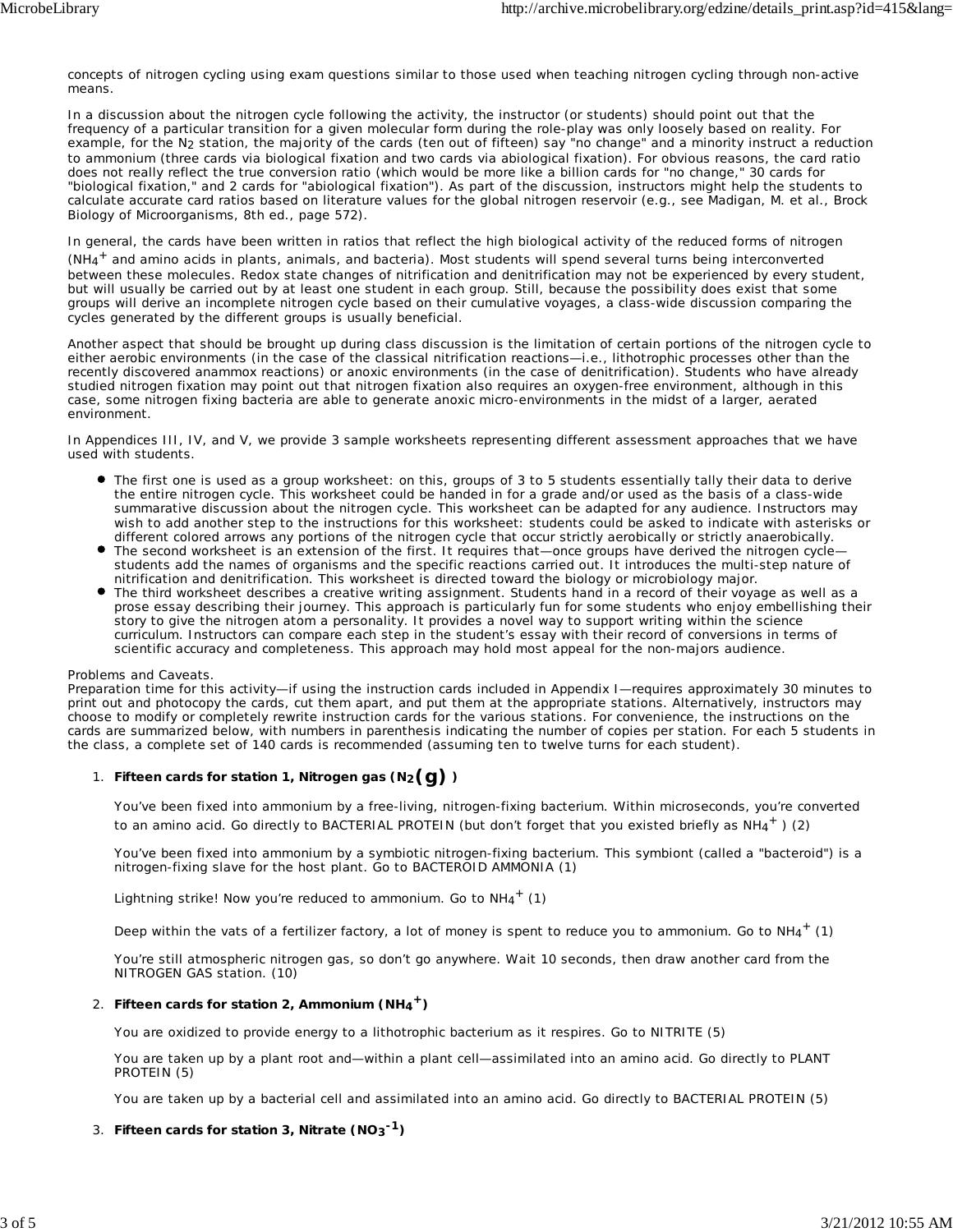You are taken up by a plant root and—within a plant cell—assimilated into an amino acid. Go directly to PLANT PROTEIN (4)

You are taken up by a bacterial cell and are assimilated into an amino acid. Go directly to BACTERIAL PROTEIN (4)

A bacterium has used you as a terminal electron acceptor during respiration. This process reduces you to nitrite. Go to NITRITE. (3)

A bacterium has used you as a terminal electron acceptor during respiration. This process reduces you to nitrogen gas. Go to NITROGEN GAS (2)

You are in an environment without much biological activity, so stay here. Wait 10 seconds, then draw another card from the NITRATE station. (2)

## **Fifteen cards for station 4, Nitrite (NO2-1)** 4.

A lithotrophic bacterium has used you as an electron donor during respiration. This process oxidizes you to nitrate. Go to NITRATE (7)

A bacterium has used you as a terminal electron acceptor during respiration. This process reduces you to nitrogen gas. Go to NITROGEN GAS (6)

You've diffused into an environment without much biological activity, so stay here. Wait 10 seconds, then draw another card from the NITRITE station (2)

### **Fifteen cards for station 5, Bacterial Protein** 5.

Uh, OH! You've just been ingested by some kind of microscopic animal. You're still an amino acid, but now...go to ANIMAL PROTEIN (7)

Within the bacterial cytoplasm, amino acids are continually recycled. Decomposition of amino acids can liberate free ammonium. Go to  $NH_4^+$  (4)

Within the bacterial cytoplasm, amino acids are continually recycled as new proteins are needed, so don't go anywhere. Wait 10 seconds, then draw another card from the BACTERIAL PROTEIN station. (4)

### **Fifteen cards for station 6, Plant Protein** 6.

Uh, OH! You've just been ingested by some kind of animal. You're still an amino acid, but now...go to ANIMAL PROTEIN (4)

Uh, OH! The plant in which you reside has just died. Soil microorganisms move in, decompose the plant protein into amino acids, and liberate some ammonium in the process. Go to  $NH_4^+$  (3)

Uh, OH! The plant in which you reside has just died. Soil microorganisms move in to decompose the plant protein and use the amino acids for themselves. Go to BACTERIAL PROTEIN (4)

Inside the plant cell, amino acids are continually recycled as new proteins are needed. So stay here, wait 10 seconds, then draw again from PLANT PROTEIN (4)

### **Fifteen cards for station 7, Animal Protein** 7.

Animal cell metabolism has converted you into urine molecules, and you're excreted from the animal's body. Soil microorganisms quickly decompose you. Go directly to  $NH_4^+$  (4)

Uh, OH! The animal in which you reside has just died. Soil microorganisms decompose the dead proteins to amino acids, sometimes liberating ammonium. Go to  $NH_4$ <sup>+</sup> (2)

Uh, OH! The animal in which you reside has just died. Soil microorganisms decompose the dead proteins to valuable amino acids which are quickly taken up by soil bacteria. Go to BACTERIAL PROTEIN (2)

Uh, OH! The animal in which you reside has just been eaten by a bigger animal! After proteases in the animal's gut degrade you to amino acids, you're taken up by a gut bacterium! Within a few hours you find yourself as part of a smelly pile on the ground. Go to BACTERIAL PROTEIN (4)

Uh, OH! The animal in which you reside has just been eaten by a bigger animal. Stay here because you're still within animal protein, but wait 10 seconds before drawing another card from ANIMAL PROTEIN. (3)

## **Fifteen cards for station 8, Bacteroid Ammonia\*** 8.

You're quickly passed from the bacteroid to the host plant, where you're assimilated. Go to PLANT PROTEIN (15)

 $^*$  Note: The two forms, NH $_4^+$  (ammonium) and NH $_3(\mathrm{g})$  (ammonia gas) exist in equilibrium. If the pH is approximately neutral (or lower), virtually all of the molecule will be protonated, as its pK*a* is 9.25. However, the

small amount of NH3 that exists at equilibrium represents a continual source of nitrogen loss for the cell, as NH3 $(q)$ readily diffuses through the cell membrane. In *The Voyage of the Nitrogen Atom*, station 8 is referred to as "Bacteroid Ammonia". This is partly to emphasize the diffusion of the fixed nitrogen from the bacteroid to the host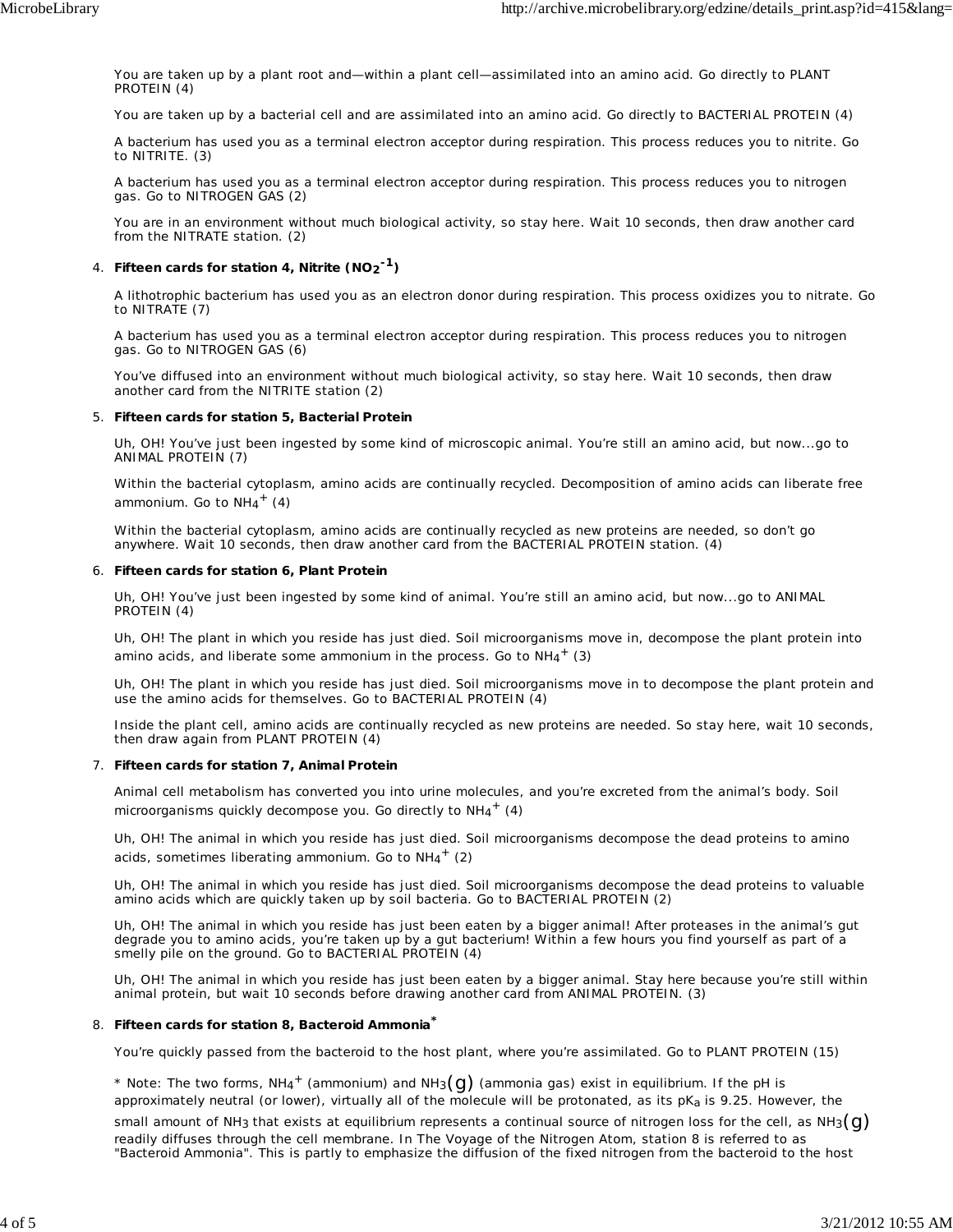plant. It also is meant to avoid confusion and distinguish "Bacteroid Ammonia" from Station 2, "Ammonium, NH4<sup>+</sup>". However, within the bacteroid,  $NH_4^+$  and NH<sub>3</sub> exist in equilibrium just as they do in any other cell, and station 8

could more accurately be called "Bacteroid NH4<sup>+</sup>".

The instructions on the cards presume that the students have some background knowledge about the processes of anaerobic respiration, lithotrophy, nitrogen fixation, protein synthesis, and decomposition. However, detailed information about each process is not necessary to interpret the cards.

When beginning the exercise, minimal instructions are required, other than pointing out the locations of the various stations. We have usually started the students at random stations, so that they were more or less evenly distributed throughout the room. If an instructor wished to suggest reality, s/he could assign appropriate numbers of students to start at each station according to the size of the natural pool (i.e., most students starting at N2, several starting at plant, animal, bacterial protein, and bacteroid ammonia, with only a few at the oxidized forms). In this case, it will be necessary to scale up the numbers of cards at the former stations.

Most students enjoy this activity, participate fully, and express satisfaction with their learning of the concepts. Some students will voice frustration at the end of the activity that they spent most of the time as amino acids in one organism or another, or that they "got stuck" in the N<sub>2</sub> pool. Obviously, these frustrations make for eminently "teachable moments", as they provide the perfect springboard for a discussion about biologically active vs. inactive forms of nitrogen.

When using this activity as the basis for a creative writing assignment (see the worksheet example in Appendix V), instructors should be aware that students who happened to experience a journey in which they repeatedly visited the same stations may feel hard-pressed to write a strong essay (the good students can do it, " 'Oh, woe is me' the little di-nitrogen molecule cried, 'if only I could be fixed into ammonium by a nitrogen-fixing bacterium, what a contribution to the biological community I could make!'", etc., but other students will feel stifled by a lack of redox reactions, making the writing exercise very difficult for them). If using *The Voyage of the Nitrogen Atom* as a basis for a writing assignment , we recommend that one or two "idealized journeys" be supplied to the students so that they can choose to use these if their own journey happened to be too boring to write about.

### **SUPPLEMENTARY MATERIALS**

### **Possible Modification**.

### *Reusing the cards for several classes.*

After students have completed the exercise, instructors may wish to have them return all cards for use in future classes. This can be made more expedient if the cards for the different stations are photocopied onto paper of different colors (i.e.,

all the "NH<sub>4</sub><sup>+</sup> station cards in one color; all the NO<sub>3</sub><sup>-</sup> station cards in a second color, etc.). Students should be instructed to cross out any previous writing on the back of the card before recording their number. Lamination of the cards extends their lifetime—if laminated, water-based markers such as Vis-a-Vis pens can be placed near each station for quick numbering of the cards.

### **References.**

- **Madigan, M. T., J. M. Martinko, and J. Parker**. 1997*.* Brock Biology of Microorganisms*,* 8th Edition. Prentice-Hall, 1. Inc. Upper Saddle River, N. J., USA. (chapter 14.4 provides extensive detail about global nitrogen cycling, while chapters 13.12, 13.15, 13.26-13.27, and 16.4 address various specific aspects of the microbiology of nitrogen metabolism.)
- **Racz, M. Lucia and M. Ligia Carvalhal.** 1998. *Voyage of the Nitrogen Atom*. This Web site describes the *Voyage of* 2. *the Nitrogen Atom* in Portuguese as used at the University of Sao Paulo, Brazil. Photos show a classroom set up for the activity.
- **Vitousek, P. M., et.al.** 1997. Human alteration of the global nitrogen cycle: causes and consequences. *Issues in* 3. *Ecology*, issue 1.

### **Appendices.**

- 1. Appendix I: a complete set of instruction cards for eight stations (fifteen cards per station). For every five students in the class, photocopy one set.
- 2. Appendix I in PDF format
- 3. Appendix II: answers to the pre-activity questions in the students' portion of the write-up
- 4. Appendix III: a worksheet for groups of students to summarize their "journeys" and generate a nitrogen cycle
- 5. Appendix IV: a worksheet for groups of students to add names of organisms and reactions to their nitrogen cycle
- 6. Appendix  $V:$  a worksheet for a creative writing assignment based on a student's journey

### **User Feedback**

"I just used the above resource last week in class. It was wonderful! We had gone over carbon and sulfur and neither I nor the students could take another set of cycles. Any chances you would create a similar exercise for carbon and sulfur! I would use them in a heart beat. The directions were very clear and I had no trouble using it in class. Thanks for putting this one together!"

- Beverly J. Brown, Nazareth College of Rochester, Biology Department, Rochester, NY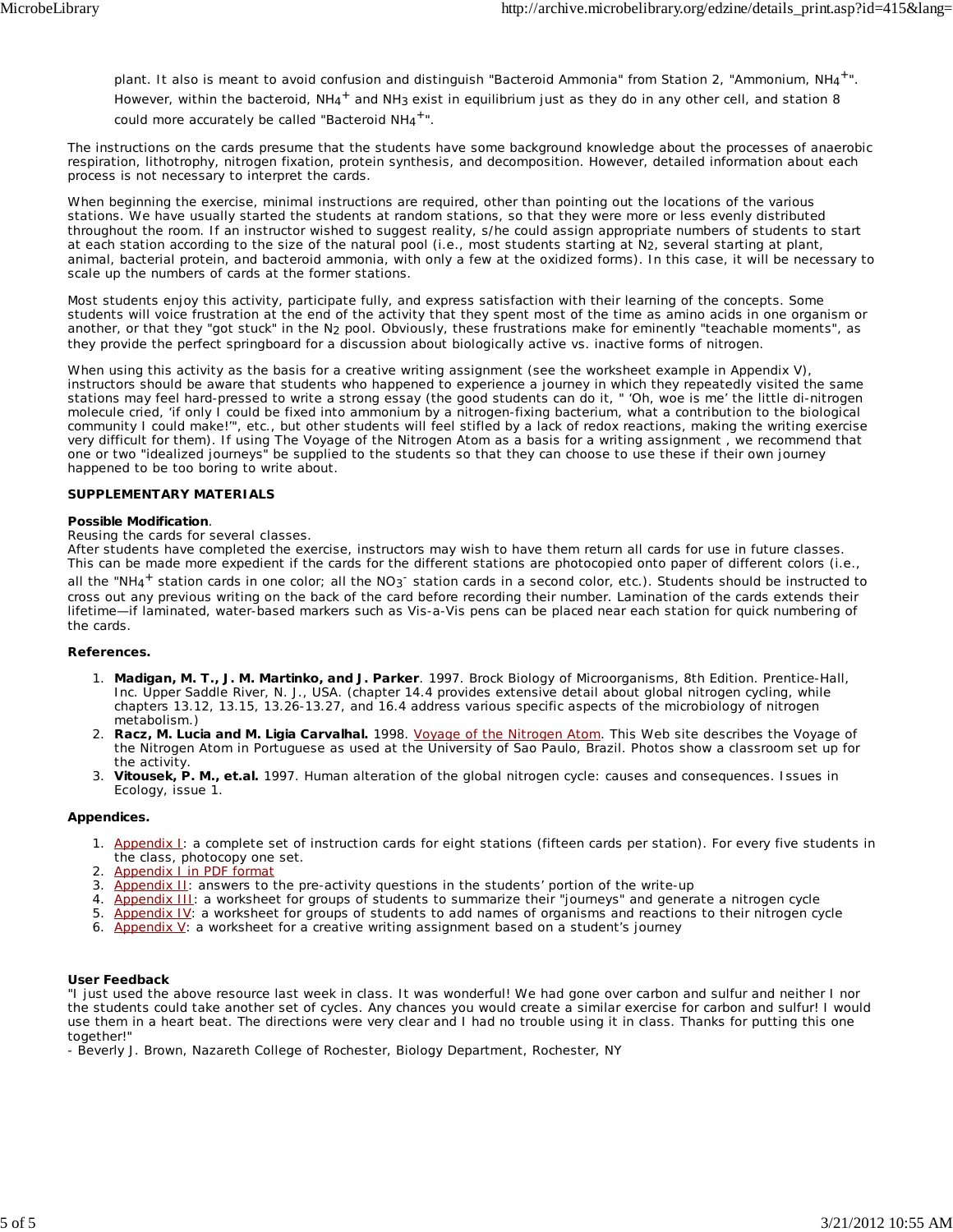| You've been fixed into<br>ammonium by a free-living,<br>nitrogen-fixing bacterium. Within<br>microseconds, you're converted<br>to an amino acid.<br>Go directly to BACTERIAL<br>PROTEIN (but don't forget that<br>you existed briefly as $NH_4$ <sup>+</sup> ) | You've been fixed into ammonium<br>by a free-living, nitrogen-fixing<br>bacterium. Within microseconds,<br>you're converted to an amino acid.<br>Go directly to BACTERIAL<br>PROTEIN (but don't forget that<br>you existed briefly as $NH_4$ <sup>+</sup> ) | You've been fixed into ammonium<br>by a symbiotic nitrogen-fixing<br>bacterium. This symbiont (called a<br>"bacteroid") is a nitrogen-fixing<br>slave for the host plant.<br>Go to BACTEROID AMMONIA |
|----------------------------------------------------------------------------------------------------------------------------------------------------------------------------------------------------------------------------------------------------------------|-------------------------------------------------------------------------------------------------------------------------------------------------------------------------------------------------------------------------------------------------------------|------------------------------------------------------------------------------------------------------------------------------------------------------------------------------------------------------|
| Lightning strike! Now you're<br>reduced to ammonium.<br>Go to $NH_4$ <sup>+</sup>                                                                                                                                                                              | Deep within the vats of a<br>fertilizer factory, a lot of money<br>is spent to reduce you to<br>ammonium.<br>Go to $NH_4^+$ .                                                                                                                               | You're still atmospheric<br>nitrogen gas, so don't go<br>anywhere.<br>Wait 10 seconds, then draw<br>another card from the<br>NITROGEN GAS station.                                                   |
| You're still atmospheric                                                                                                                                                                                                                                       | You're still atmospheric                                                                                                                                                                                                                                    | You're still atmospheric                                                                                                                                                                             |
| nitrogen gas, so don't go                                                                                                                                                                                                                                      | nitrogen gas, so don't go                                                                                                                                                                                                                                   | nitrogen gas, so don't go                                                                                                                                                                            |
| anywhere.                                                                                                                                                                                                                                                      | anywhere.                                                                                                                                                                                                                                                   | anywhere.                                                                                                                                                                                            |
| Wait 10 seconds, then draw                                                                                                                                                                                                                                     | Wait 10 seconds, then draw                                                                                                                                                                                                                                  | Wait 10 seconds, then draw                                                                                                                                                                           |
| another card from the                                                                                                                                                                                                                                          | another card from the                                                                                                                                                                                                                                       | another card from the                                                                                                                                                                                |
| NITROGEN GAS station.                                                                                                                                                                                                                                          | NITROGEN GAS station.                                                                                                                                                                                                                                       | NITROGEN GAS station.                                                                                                                                                                                |
| You're still atmospheric                                                                                                                                                                                                                                       | You're still atmospheric                                                                                                                                                                                                                                    | You're still atmospheric                                                                                                                                                                             |
| nitrogen gas, so don't go                                                                                                                                                                                                                                      | nitrogen gas, so don't go                                                                                                                                                                                                                                   | nitrogen gas, so don't go                                                                                                                                                                            |
| anywhere.                                                                                                                                                                                                                                                      | anywhere.                                                                                                                                                                                                                                                   | anywhere.                                                                                                                                                                                            |
| Wait 10 seconds, then draw                                                                                                                                                                                                                                     | Wait 10 seconds, then draw                                                                                                                                                                                                                                  | Wait 10 seconds, then draw                                                                                                                                                                           |
| another card from the                                                                                                                                                                                                                                          | another card from the                                                                                                                                                                                                                                       | another card from the                                                                                                                                                                                |
| NITROGEN GAS station.                                                                                                                                                                                                                                          | NITROGEN GAS station.                                                                                                                                                                                                                                       | NITROGEN GAS station.                                                                                                                                                                                |
| You're still atmospheric                                                                                                                                                                                                                                       | You're still atmospheric                                                                                                                                                                                                                                    | You're still atmospheric                                                                                                                                                                             |
| nitrogen gas, so don't go                                                                                                                                                                                                                                      | nitrogen gas, so don't go                                                                                                                                                                                                                                   | nitrogen gas, so don't go                                                                                                                                                                            |
| anywhere.                                                                                                                                                                                                                                                      | anywhere.                                                                                                                                                                                                                                                   | anywhere.                                                                                                                                                                                            |
| Wait 10 seconds, then draw                                                                                                                                                                                                                                     | Wait 10 seconds, then draw                                                                                                                                                                                                                                  | Wait 10 seconds, then draw                                                                                                                                                                           |
| another card from the                                                                                                                                                                                                                                          | another card from the                                                                                                                                                                                                                                       | another card from the                                                                                                                                                                                |
| NITROGEN GAS station.                                                                                                                                                                                                                                          | NITROGEN GAS station.                                                                                                                                                                                                                                       | NITROGEN GAS station.                                                                                                                                                                                |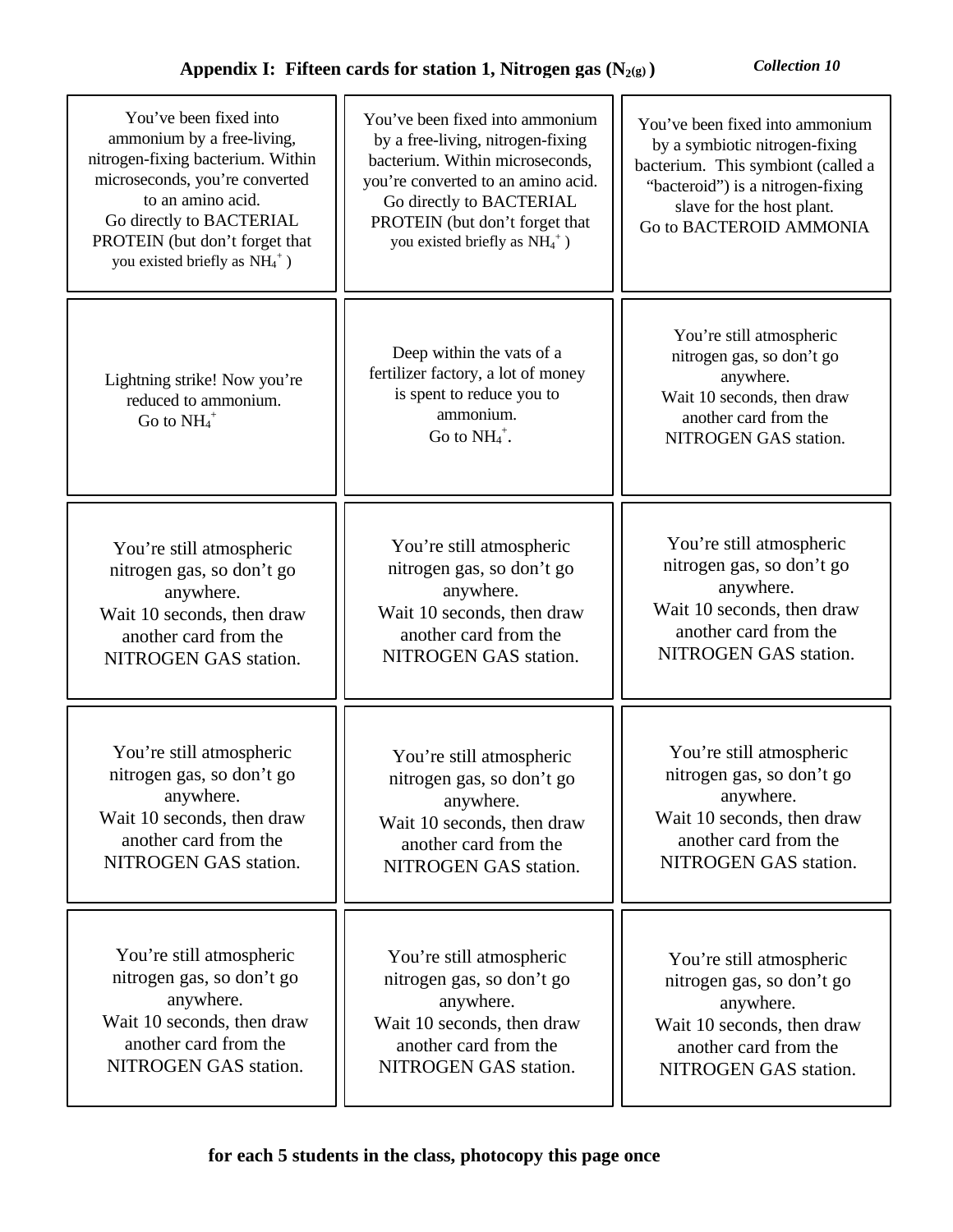| You are oxidized to                                                                                      | You are oxidized to                                                                                      | You are oxidized to                                                                                                                         |
|----------------------------------------------------------------------------------------------------------|----------------------------------------------------------------------------------------------------------|---------------------------------------------------------------------------------------------------------------------------------------------|
| provide energy to a                                                                                      | provide energy to a                                                                                      | provide energy to a                                                                                                                         |
| lithotrophic bacterium as                                                                                | lithotrophic bacterium as                                                                                | lithotrophic bacterium as                                                                                                                   |
| it respires.                                                                                             | it respires.                                                                                             | it respires.                                                                                                                                |
| Go to NITRITE                                                                                            | Go to NITRITE                                                                                            | Go to NITRITE                                                                                                                               |
| You are oxidized to<br>provide energy to a<br>lithotrophic bacterium as<br>it respires.<br>Go to NITRITE | You are oxidized to<br>provide energy to a<br>lithotrophic bacterium as<br>it respires.<br>Go to NITRITE | You are taken up by a<br>plant root and—within a<br>plant cell-assimilated into<br>an amino acid.<br>Go directly to PLANT<br><b>PROTEIN</b> |
| You are taken up by a                                                                                    | You are taken up by a                                                                                    | You are taken up by a                                                                                                                       |
| plant root and—within a                                                                                  | plant root and—within a                                                                                  | plant root and— within a                                                                                                                    |
| plant cell—assimilated into                                                                              | plant cell—assimilated into                                                                              | plant cell—assimilated into                                                                                                                 |
| an amino acid.                                                                                           | an amino acid.                                                                                           | an amino acid.                                                                                                                              |
| Go directly to PLANT                                                                                     | Go directly to PLANT                                                                                     | Go directly to PLANT                                                                                                                        |
| <b>PROTEIN</b>                                                                                           | <b>PROTEIN</b>                                                                                           | <b>PROTEIN</b>                                                                                                                              |
| You are taken up by a                                                                                    | You are taken up by a                                                                                    | You are taken up by a                                                                                                                       |
| plant root and—within a                                                                                  | bacterial cell and                                                                                       | bacterial cell and                                                                                                                          |
| plant cell-assimilated into                                                                              | assimilated into an amino                                                                                | assimilated into an amino                                                                                                                   |
| an amino acid.                                                                                           | acid.                                                                                                    | acid.                                                                                                                                       |
| Go directly to PLANT                                                                                     | Go directly to                                                                                           | Go directly to                                                                                                                              |
| <b>PROTEIN</b>                                                                                           | <b>BACTERIAL PROTEIN</b>                                                                                 | <b>BACTERIAL PROTEIN</b>                                                                                                                    |
| You are taken up by a                                                                                    | You are taken up by a                                                                                    | You are taken up by a                                                                                                                       |
| bacterial cell and                                                                                       | bacterial cell and                                                                                       | bacterial cell and                                                                                                                          |
| assimilated into an amino                                                                                | assimilated into an amino                                                                                | assimilated into an amino                                                                                                                   |
| acid.                                                                                                    | acid.                                                                                                    | acid.                                                                                                                                       |
| Go directly to                                                                                           | Go directly to                                                                                           | Go directly to                                                                                                                              |
| <b>BACTERIAL PROTEIN</b>                                                                                 | <b>BACTERIAL PROTEIN</b>                                                                                 | <b>BACTERIAL PROTEIN</b>                                                                                                                    |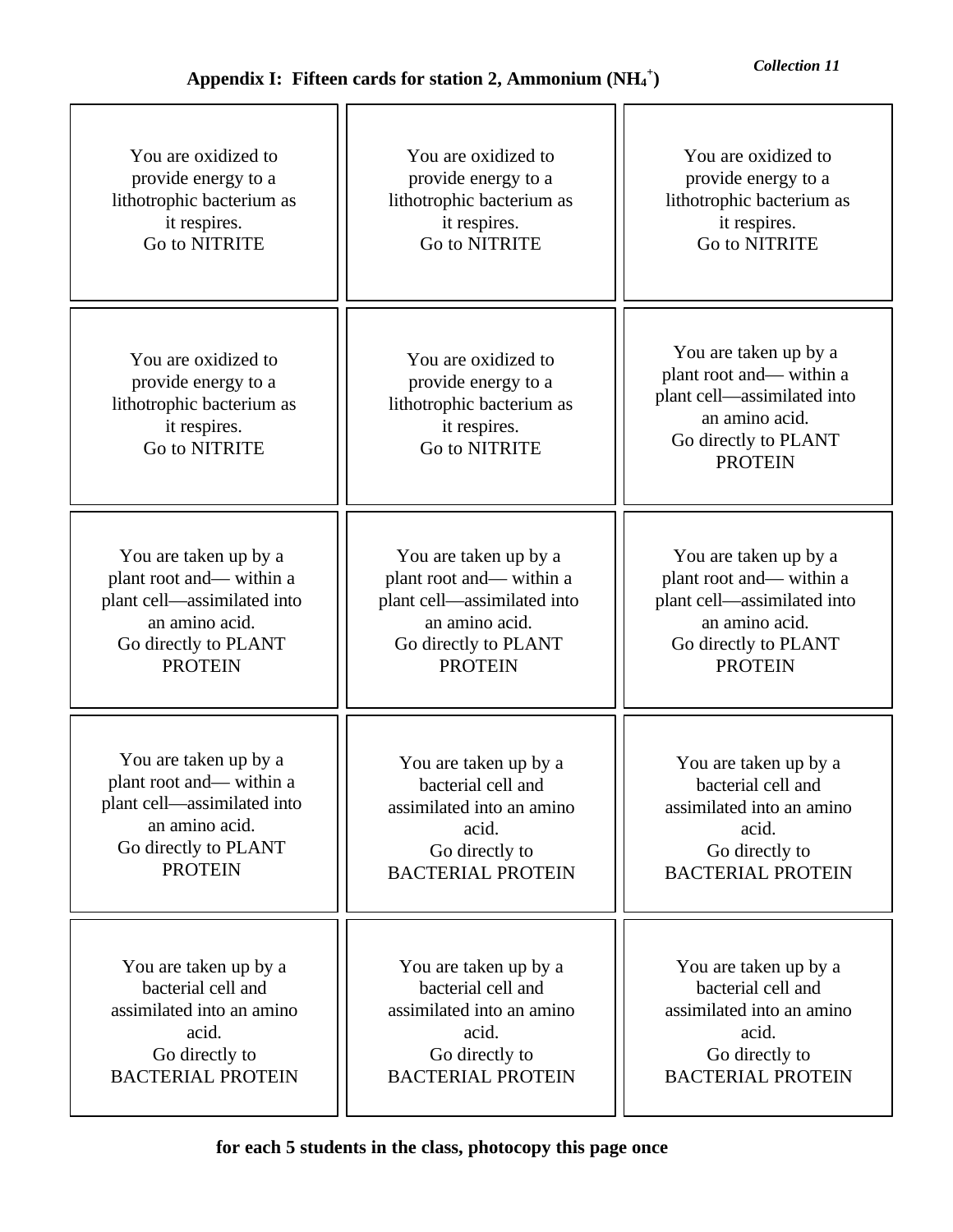| You are taken up by a<br>plant root and— within a<br>plant cell—assimilated<br>into an amino acid.<br>Go directly to PLANT<br><b>PROTEIN</b> | You are taken up by a<br>plant root and—within a<br>plant cell— assimilated<br>into an amino acid.<br>Go directly to PLANT<br><b>PROTEIN</b> | You are taken up by a<br>plant root and— within a<br>plant cell— assimilated<br>into an amino acid.<br>Go directly to PLANT<br><b>PROTEIN</b> |
|----------------------------------------------------------------------------------------------------------------------------------------------|----------------------------------------------------------------------------------------------------------------------------------------------|-----------------------------------------------------------------------------------------------------------------------------------------------|
|                                                                                                                                              |                                                                                                                                              |                                                                                                                                               |
|                                                                                                                                              |                                                                                                                                              |                                                                                                                                               |
| You are taken up by a                                                                                                                        | You are taken up by a                                                                                                                        | You are taken up by a                                                                                                                         |
| plant root and— within a                                                                                                                     | bacterial cell and are                                                                                                                       | bacterial cell and are                                                                                                                        |
| plant cell—assimilated                                                                                                                       | assimilated into an amino                                                                                                                    | assimilated into an amino                                                                                                                     |
| into an amino acid.                                                                                                                          | acid.                                                                                                                                        | acid.                                                                                                                                         |
| Go directly to PLANT                                                                                                                         | Go directly to                                                                                                                               | Go directly to                                                                                                                                |
| <b>PROTEIN</b>                                                                                                                               | <b>BACTERIAL PROTEIN</b>                                                                                                                     | <b>BACTERIAL PROTEIN</b>                                                                                                                      |
|                                                                                                                                              |                                                                                                                                              |                                                                                                                                               |

You are taken up by a bacterial cell and are assimilated into an amino acid. Go directly to BACTERIAL PROTEIN

A bacterium has used you as a terminal electron acceptor during respiration. This process reduces you to nitrite. Go to NITRITE.

A bacterium has used you as a terminal electron acceptor during respiration. This process reduces you to nitrogen gas. Go to NITROGEN GAS

You are taken up by a bacterial cell and are assimilated into an amino acid. Go directly to BACTERIAL PROTEIN

A bacterium has used you as a terminal electron acceptor during respiration. This process reduces you to nitrite. Go to NITRITE.

You are in an environment without much biological activity, so stay here. Wait 10 seconds, then draw another card from the NITRATE station.

You are in an environment without much biological activity, so stay here. Wait 10 seconds, then draw another card from the NITRATE station.

A bacterium has used you as a terminal electron acceptor during respiration. This process reduces you to nitrite. Go to NITRITE.

A bacterium has used you as a terminal electron acceptor during respiration. This process reduces you to nitrogen gas. Go to NITROGEN GAS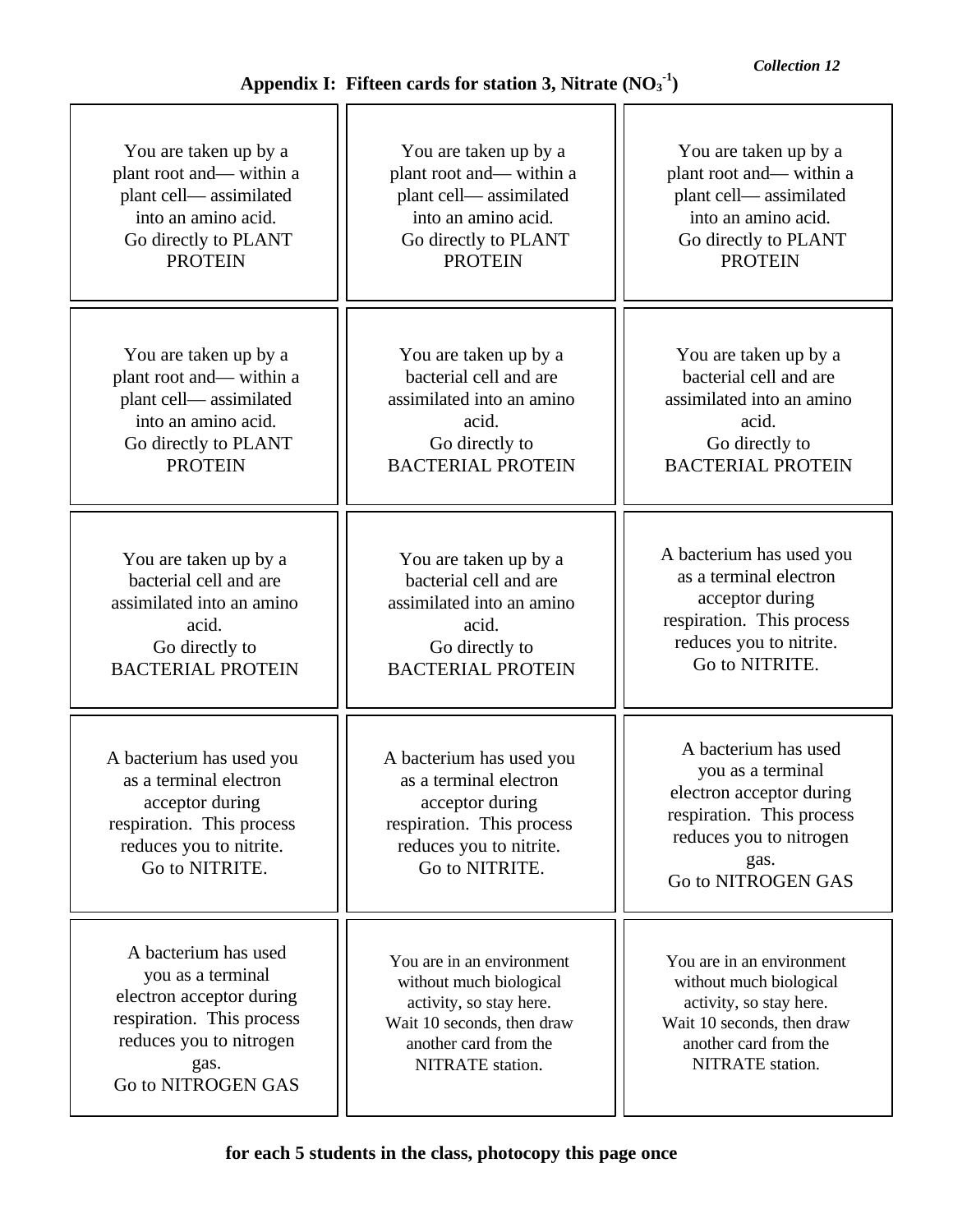| A lithotrophic bacterium                                                                                                                                 | A lithotrophic bacterium                                                                                                                                               | A lithotrophic bacterium                                                                                                                                               |
|----------------------------------------------------------------------------------------------------------------------------------------------------------|------------------------------------------------------------------------------------------------------------------------------------------------------------------------|------------------------------------------------------------------------------------------------------------------------------------------------------------------------|
| has used you as an                                                                                                                                       | has used you as an                                                                                                                                                     | has used you as an                                                                                                                                                     |
| electron donor during                                                                                                                                    | electron donor during                                                                                                                                                  | electron donor during                                                                                                                                                  |
| respiration. This process                                                                                                                                | respiration. This process                                                                                                                                              | respiration. This process                                                                                                                                              |
| oxidizes you to nitrate.                                                                                                                                 | oxidizes you to nitrate.                                                                                                                                               | oxidizes you to nitrate.                                                                                                                                               |
| Go to NITRATE                                                                                                                                            | Go to NITRATE                                                                                                                                                          | Go to NITRATE                                                                                                                                                          |
| A lithotrophic bacterium                                                                                                                                 | A lithotrophic bacterium                                                                                                                                               |                                                                                                                                                                        |
| has used you as an                                                                                                                                       | has used you as an                                                                                                                                                     |                                                                                                                                                                        |
| electron donor during                                                                                                                                    | electron donor during                                                                                                                                                  |                                                                                                                                                                        |
| respiration. This process                                                                                                                                | respiration. This process                                                                                                                                              |                                                                                                                                                                        |
| oxidizes you to nitrate.                                                                                                                                 | oxidizes you to nitrate.                                                                                                                                               |                                                                                                                                                                        |
| <b>Go to NITRATE</b>                                                                                                                                     | <b>Go to NITRATE</b>                                                                                                                                                   |                                                                                                                                                                        |
| A lithotrophic bacterium                                                                                                                                 | A bacterium has used you as                                                                                                                                            | A bacterium has used you as                                                                                                                                            |
| has used you as an                                                                                                                                       | a terminal electron acceptor                                                                                                                                           | a terminal electron acceptor                                                                                                                                           |
| electron donor during                                                                                                                                    | during respiration. This                                                                                                                                               | during respiration. This                                                                                                                                               |
| respiration. This process                                                                                                                                | process reduces you to                                                                                                                                                 | process reduces you to                                                                                                                                                 |
| oxidizes you to nitrate.                                                                                                                                 | nitrogen gas.                                                                                                                                                          | nitrogen gas.                                                                                                                                                          |
| Go to NITRATE                                                                                                                                            | Go to NITROGEN GAS                                                                                                                                                     | Go to NITROGEN GAS                                                                                                                                                     |
| A bacterium has used you as                                                                                                                              | A bacterium has used you as                                                                                                                                            | A bacterium has used you as                                                                                                                                            |
| a terminal electron acceptor                                                                                                                             | a terminal electron acceptor                                                                                                                                           | a terminal electron acceptor                                                                                                                                           |
| during respiration. This                                                                                                                                 | during respiration. This                                                                                                                                               | during respiration. This                                                                                                                                               |
| process reduces you to                                                                                                                                   | process reduces you to                                                                                                                                                 | process reduces you to                                                                                                                                                 |
| nitrogen gas.                                                                                                                                            | nitrogen gas.                                                                                                                                                          | nitrogen gas.                                                                                                                                                          |
| Go to NITROGEN GAS                                                                                                                                       | Go to NITROGEN GAS                                                                                                                                                     | Go to NITROGEN GAS                                                                                                                                                     |
| A bacterium has used you as<br>a terminal electron acceptor<br>during respiration. This<br>process reduces you to<br>nitrogen gas.<br>Go to NITROGEN GAS | You've diffused into an<br>environment without<br>much biological activity,<br>so stay here.<br>Wait 10 seconds, then<br>draw another card from<br>the NITRITE station | You've diffused into an<br>environment without<br>much biological activity,<br>so stay here.<br>Wait 10 seconds, then<br>draw another card from<br>the NITRITE station |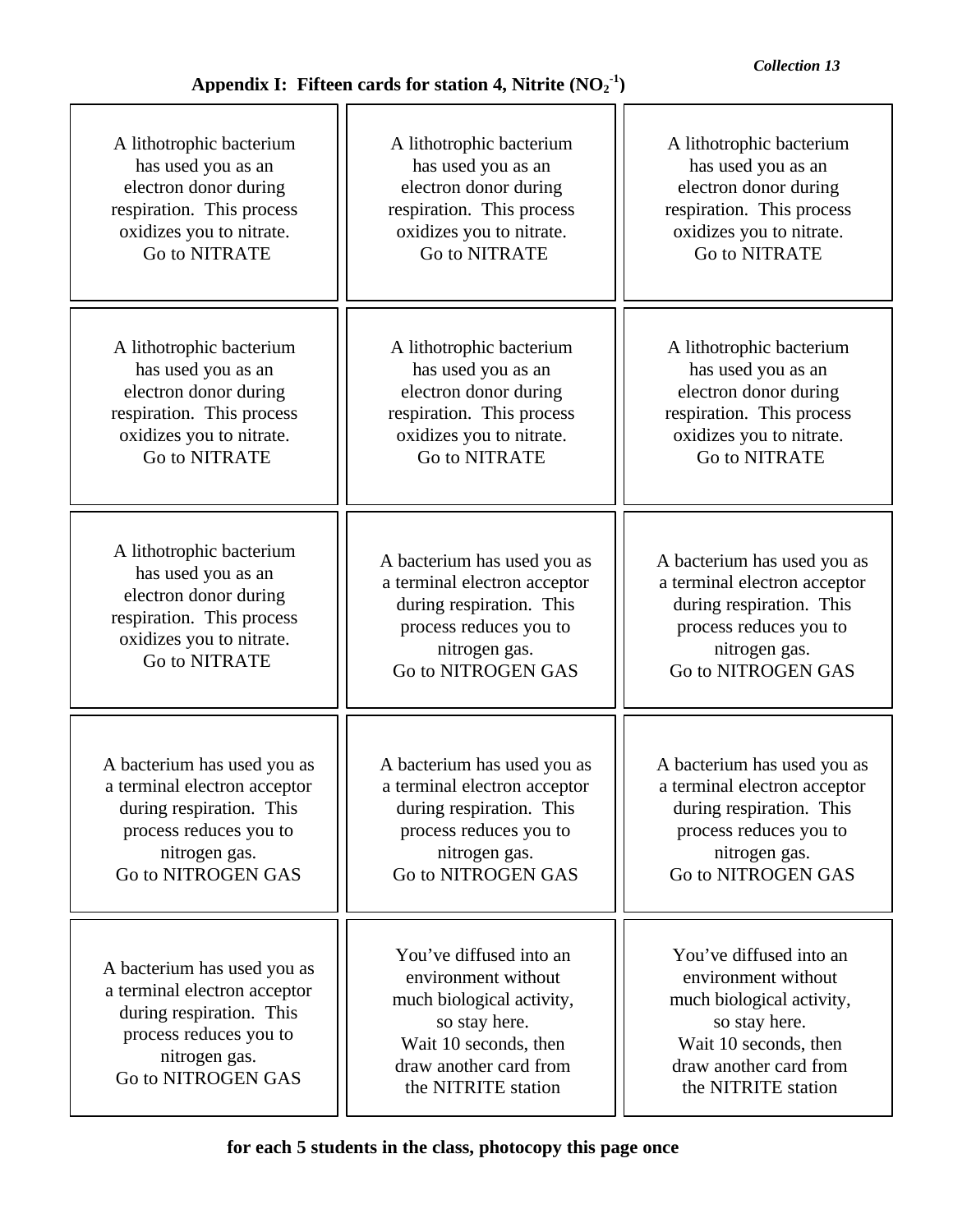| Uh, OH! You've just been                                                                                                                                                | Uh, OH! You've just been                                                                                                                                                | Uh, OH! You've just been                                                                                                                                                                                       |
|-------------------------------------------------------------------------------------------------------------------------------------------------------------------------|-------------------------------------------------------------------------------------------------------------------------------------------------------------------------|----------------------------------------------------------------------------------------------------------------------------------------------------------------------------------------------------------------|
| ingested by some kind of                                                                                                                                                | ingested by some kind of                                                                                                                                                | ingested by some kind of                                                                                                                                                                                       |
| microscopic animal.                                                                                                                                                     | microscopic animal.                                                                                                                                                     | microscopic animal.                                                                                                                                                                                            |
| You're still an amino acid,                                                                                                                                             | You're still an amino acid,                                                                                                                                             | You're still an amino acid,                                                                                                                                                                                    |
| but now                                                                                                                                                                 | but now                                                                                                                                                                 | but now                                                                                                                                                                                                        |
| go to ANIMAL                                                                                                                                                            | go to ANIMAL                                                                                                                                                            | go to ANIMAL                                                                                                                                                                                                   |
| <b>PROTEIN</b>                                                                                                                                                          | <b>PROTEIN</b>                                                                                                                                                          | <b>PROTEIN</b>                                                                                                                                                                                                 |
| Uh, OH! You've just been                                                                                                                                                | Uh, OH! You've just been                                                                                                                                                | Uh, OH! You've just been                                                                                                                                                                                       |
| ingested by some kind of                                                                                                                                                | ingested by some kind of                                                                                                                                                | ingested by some kind of                                                                                                                                                                                       |
| microscopic animal.                                                                                                                                                     | microscopic animal.                                                                                                                                                     | microscopic animal.                                                                                                                                                                                            |
| You're still an amino acid,                                                                                                                                             | You're still an amino acid,                                                                                                                                             | You're still an amino acid,                                                                                                                                                                                    |
| but now                                                                                                                                                                 | but now                                                                                                                                                                 | but now                                                                                                                                                                                                        |
| go to ANIMAL                                                                                                                                                            | go to ANIMAL                                                                                                                                                            | go to ANIMAL                                                                                                                                                                                                   |
| <b>PROTEIN</b>                                                                                                                                                          | <b>PROTEIN</b>                                                                                                                                                          | <b>PROTEIN</b>                                                                                                                                                                                                 |
| Uh, OH! You've just been<br>ingested by some kind of<br>microscopic animal.<br>You're still an amino acid,<br>but now<br>go to ANIMAL<br><b>PROTEIN</b>                 | Within the bacterial cytoplasm,<br>amino acids are continually<br>recycled. Decomposition of<br>amino acids can liberate free<br>ammonium.<br>Go to $NH_4$ <sup>+</sup> | Within the bacterial cytoplasm,<br>amino acids are continually<br>recycled. Decomposition of<br>amino acids can liberate free<br>ammonium.<br>Go to $NH_4^+$                                                   |
| Within the bacterial cytoplasm,<br>amino acids are continually<br>recycled. Decomposition of<br>amino acids can liberate free<br>ammonium.<br>Go to $NH_4$ <sup>+</sup> | Within the bacterial cytoplasm,<br>amino acids are continually<br>recycled. Decomposition of<br>amino acids can liberate free<br>ammonium.<br>Go to $NH_4$ <sup>+</sup> | Within the bacterial<br>cytoplasm, amino acids are<br>continually recycled as new<br>proteins are needed, so don't<br>go anywhere.<br>Wait 10 seconds, then draw<br>another card from the<br>RACTERIAI DROTEIN |
| Within the bacterial                                                                                                                                                    | Within the bacterial                                                                                                                                                    | Within the bacterial                                                                                                                                                                                           |
| cytoplasm, amino acids are                                                                                                                                              | cytoplasm, amino acids are                                                                                                                                              | cytoplasm, amino acids are                                                                                                                                                                                     |
| continually recycled as new                                                                                                                                             | continually recycled as new                                                                                                                                             | continually recycled as new                                                                                                                                                                                    |
| proteins are needed, so don't                                                                                                                                           | proteins are needed, so don't                                                                                                                                           | proteins are needed, so don't                                                                                                                                                                                  |
| go anywhere.                                                                                                                                                            | go anywhere.                                                                                                                                                            | go anywhere.                                                                                                                                                                                                   |
| Wait 10 seconds, then draw                                                                                                                                              | Wait 10 seconds, then draw                                                                                                                                              | Wait 10 seconds, then draw                                                                                                                                                                                     |
| another card from the                                                                                                                                                   | another card from the                                                                                                                                                   | another card from the                                                                                                                                                                                          |
| RACTERIAI DROTEIN                                                                                                                                                       | RACTERIAI DROTEIN                                                                                                                                                       | RACTERIAI DROTEIN                                                                                                                                                                                              |

**for each 5 students in the class, photocopy this page once**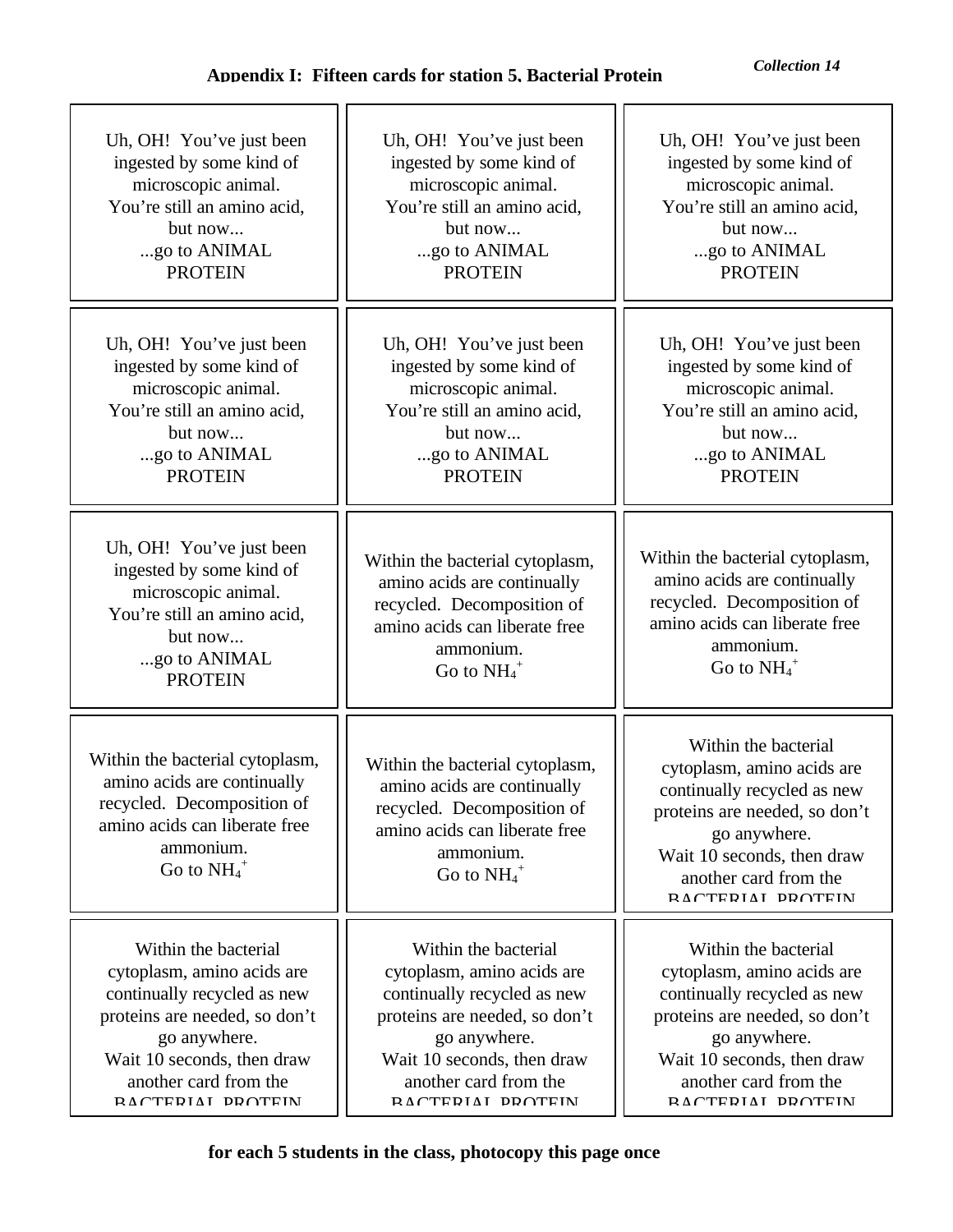| Uh, OH! You've just been                                                                                                                                                                                     | Uh, OH! You've just been                                                                                                                                                                                       | Uh, OH! You've just been                                                                                                                                                                                                    |
|--------------------------------------------------------------------------------------------------------------------------------------------------------------------------------------------------------------|----------------------------------------------------------------------------------------------------------------------------------------------------------------------------------------------------------------|-----------------------------------------------------------------------------------------------------------------------------------------------------------------------------------------------------------------------------|
| ingested by some kind of                                                                                                                                                                                     | ingested by some kind of                                                                                                                                                                                       | ingested by some kind of                                                                                                                                                                                                    |
| animal. You're still an amino                                                                                                                                                                                | animal. You're still an amino                                                                                                                                                                                  | animal. You're still an amino                                                                                                                                                                                               |
| acid, but now                                                                                                                                                                                                | acid, but now                                                                                                                                                                                                  | acid, but now                                                                                                                                                                                                               |
| go to ANIMAL PROTEIN                                                                                                                                                                                         | go to ANIMAL PROTEIN                                                                                                                                                                                           | go to ANIMAL PROTEIN                                                                                                                                                                                                        |
| Uh, OH! You've just been<br>ingested by some kind of<br>animal. You're still an amino<br>acid, but now<br>go to ANIMAL PROTEIN                                                                               | Uh, OH! The plant in which<br>you reside has just died. Soil<br>microorganisms move in,<br>decompose the plant protein<br>into amino acids, and liberate<br>some ammonium in the<br>process.<br>$G_0$ to $NH+$ | Uh, OH! The plant in which<br>you reside has just died. Soil<br>microorganisms move in,<br>decompose the plant protein<br>into amino acids, and liberate<br>some ammonium in the<br>process.<br>$G_0$ to $NH.$ <sup>+</sup> |
| Uh, OH! The plant in which                                                                                                                                                                                   | Uh, OH! The plant in which                                                                                                                                                                                     | Uh, OH! The plant in which                                                                                                                                                                                                  |
| you reside has just died. Soil                                                                                                                                                                               | you reside has just died. Soil                                                                                                                                                                                 | you reside has just died. Soil                                                                                                                                                                                              |
| microorganisms move in,                                                                                                                                                                                      | microorganisms move in to                                                                                                                                                                                      | microorganisms move in to                                                                                                                                                                                                   |
| decompose the plant protein                                                                                                                                                                                  | decompose the plant protein                                                                                                                                                                                    | decompose the plant protein                                                                                                                                                                                                 |
| into amino acids, and liberate                                                                                                                                                                               | and use the amino acids for                                                                                                                                                                                    | and use the amino acids for                                                                                                                                                                                                 |
| some ammonium in the                                                                                                                                                                                         | themselves.                                                                                                                                                                                                    | themselves.                                                                                                                                                                                                                 |
| process.                                                                                                                                                                                                     | Go to BACTERIAL                                                                                                                                                                                                | Go to BACTERIAL                                                                                                                                                                                                             |
| $G_0$ to $NH.+$                                                                                                                                                                                              | <b>DDATEIN</b>                                                                                                                                                                                                 | <b>DDATEIN</b>                                                                                                                                                                                                              |
| Uh, OH! The plant in which<br>you reside has just died. Soil<br>microorganisms move in to<br>decompose the plant protein<br>and use the amino acids for<br>themselves.<br>Go to BACTERIAL<br><b>DD OTEIN</b> | Uh, OH! The plant in which<br>you reside has just died. Soil<br>microorganisms move in to<br>decompose the plant protein<br>and use the amino acids for<br>themselves.<br>Go to BACTERIAL<br><b>DDOTEIN</b>    | Inside the plant cell, amino<br>acids are continually<br>recycled as new proteins are<br>needed.<br>So stay here, wait 10<br>seconds, then draw again<br>from PLANT PROTEIN                                                 |
| Inside the plant cell, amino                                                                                                                                                                                 | Inside the plant cell, amino                                                                                                                                                                                   | Inside the plant cell, amino                                                                                                                                                                                                |
| acids are continually                                                                                                                                                                                        | acids are continually                                                                                                                                                                                          | acids are continually                                                                                                                                                                                                       |
| recycled as new proteins are                                                                                                                                                                                 | recycled as new proteins are                                                                                                                                                                                   | recycled as new proteins are                                                                                                                                                                                                |
| needed.                                                                                                                                                                                                      | needed.                                                                                                                                                                                                        | needed.                                                                                                                                                                                                                     |
| So stay here, wait 10                                                                                                                                                                                        | So stay here, wait 10                                                                                                                                                                                          | So stay here, wait 10                                                                                                                                                                                                       |
| seconds, then draw again                                                                                                                                                                                     | seconds, then draw again                                                                                                                                                                                       | seconds, then draw again                                                                                                                                                                                                    |
| from PLANT PROTEIN                                                                                                                                                                                           | from PLANT PROTEIN                                                                                                                                                                                             | from PLANT PROTEIN                                                                                                                                                                                                          |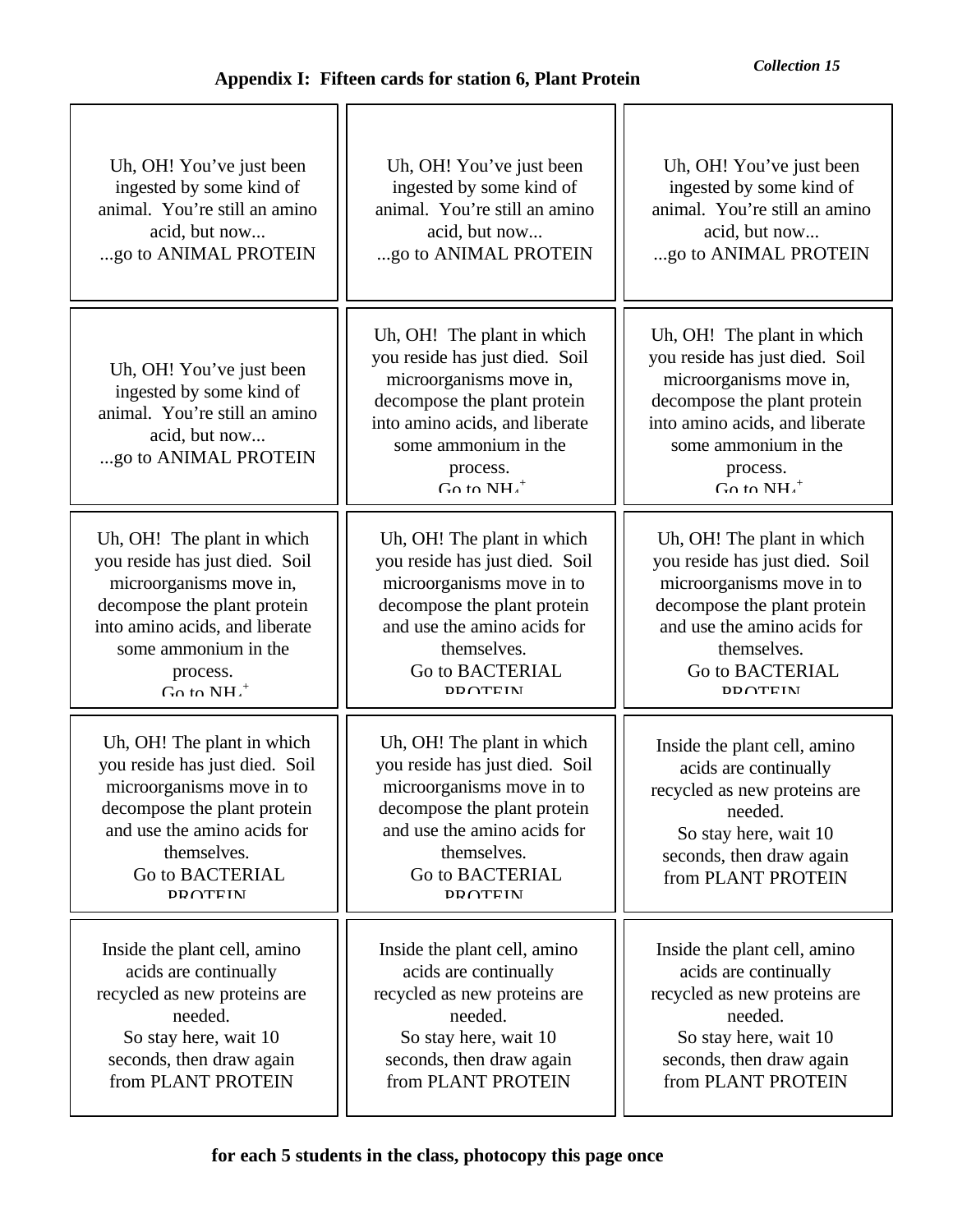| Animal cell metabolism has                                                                                                                                                                                                     | Animal cell metabolism has                                                                                                                                                                                                     | Animal cell metabolism has                                                                                                                                                                                                                                                                                      |
|--------------------------------------------------------------------------------------------------------------------------------------------------------------------------------------------------------------------------------|--------------------------------------------------------------------------------------------------------------------------------------------------------------------------------------------------------------------------------|-----------------------------------------------------------------------------------------------------------------------------------------------------------------------------------------------------------------------------------------------------------------------------------------------------------------|
| converted you into urine                                                                                                                                                                                                       | converted you into urine                                                                                                                                                                                                       | converted you into urine                                                                                                                                                                                                                                                                                        |
| molecules, and you're                                                                                                                                                                                                          | molecules, and you're                                                                                                                                                                                                          | molecules, and you're                                                                                                                                                                                                                                                                                           |
| excreted from the animal's                                                                                                                                                                                                     | excreted from the animal's                                                                                                                                                                                                     | excreted from the animal's                                                                                                                                                                                                                                                                                      |
| body. Soil microorganisms                                                                                                                                                                                                      | body. Soil microorganisms                                                                                                                                                                                                      | body. Soil microorganisms                                                                                                                                                                                                                                                                                       |
| quickly decompose you.                                                                                                                                                                                                         | quickly decompose you.                                                                                                                                                                                                         | quickly decompose you.                                                                                                                                                                                                                                                                                          |
| Go directly to $NH_4$ <sup>+</sup>                                                                                                                                                                                             | Go directly to $NH_4$ <sup>+</sup>                                                                                                                                                                                             | Go directly to $NH_4$ <sup>+</sup>                                                                                                                                                                                                                                                                              |
| Animal cell metabolism has                                                                                                                                                                                                     | Uh, OH! The animal in                                                                                                                                                                                                          | Uh, OH! The animal in                                                                                                                                                                                                                                                                                           |
| converted you into urine                                                                                                                                                                                                       | which you reside has just                                                                                                                                                                                                      | which you reside has just                                                                                                                                                                                                                                                                                       |
| molecules, and you're                                                                                                                                                                                                          | died. Soil microorganisms                                                                                                                                                                                                      | died. Soil microorganisms                                                                                                                                                                                                                                                                                       |
| excreted from the animal's                                                                                                                                                                                                     | decompose the dead proteins                                                                                                                                                                                                    | decompose the dead proteins                                                                                                                                                                                                                                                                                     |
| body. Soil microorganisms                                                                                                                                                                                                      | to amino acids, sometimes                                                                                                                                                                                                      | to amino acids, sometimes                                                                                                                                                                                                                                                                                       |
| quickly decompose you.                                                                                                                                                                                                         | liberating ammonium.                                                                                                                                                                                                           | liberating ammonium.                                                                                                                                                                                                                                                                                            |
| Go directly to $NH_4$ <sup>+</sup>                                                                                                                                                                                             | Go to $NH_4$ <sup>+</sup>                                                                                                                                                                                                      | Go to $NH_4$ <sup>+</sup>                                                                                                                                                                                                                                                                                       |
| Uh, OH! The animal in which<br>you reside has just died. Soil<br>microorganisms decompose<br>the dead proteins to valuable<br>amino acids which are quickly<br>taken up by soil bacteria.<br>Go to BACTERIAL<br><b>PROTEIN</b> | Uh, OH! The animal in which<br>you reside has just died. Soil<br>microorganisms decompose<br>the dead proteins to valuable<br>amino acids which are quickly<br>taken up by soil bacteria.<br>Go to BACTERIAL<br><b>DRATEIN</b> | Uh, OH! The animal in which you<br>reside has just been eaten by a<br>bigger animal! After proteases in<br>the animal's gut degrade you to<br>amino acids, you're taken up by a<br>gut bacterium. Within a few<br>hours you find yourself as part of<br>a smelly pile on the ground.<br>Go to BACTERIAL PROTEIN |
| Uh, OH! The animal in which you                                                                                                                                                                                                | Uh, OH! The animal in which you                                                                                                                                                                                                | Uh, OH! The animal in which you                                                                                                                                                                                                                                                                                 |
| reside has just been eaten by a                                                                                                                                                                                                | reside has just been eaten by a                                                                                                                                                                                                | reside has just been eaten by a                                                                                                                                                                                                                                                                                 |
| bigger animal! After proteases in                                                                                                                                                                                              | bigger animal! After proteases in                                                                                                                                                                                              | bigger animal! After proteases in                                                                                                                                                                                                                                                                               |
| the animal's gut degrade you to                                                                                                                                                                                                | the animal's gut degrade you to                                                                                                                                                                                                | the animal's gut degrade you to                                                                                                                                                                                                                                                                                 |
| amino acids, you're taken up by a                                                                                                                                                                                              | amino acids, you're taken up by a                                                                                                                                                                                              | amino acids, you're taken up by a                                                                                                                                                                                                                                                                               |
| gut bacterium. Within a few                                                                                                                                                                                                    | gut bacterium. Within a few                                                                                                                                                                                                    | gut bacterium. Within a few                                                                                                                                                                                                                                                                                     |
| hours you find yourself as part of                                                                                                                                                                                             | hours you find yourself as part of                                                                                                                                                                                             | hours you find yourself as part of                                                                                                                                                                                                                                                                              |
| a smelly pile on the ground.                                                                                                                                                                                                   | a smelly pile on the ground.                                                                                                                                                                                                   | a smelly pile on the ground.                                                                                                                                                                                                                                                                                    |
| Go to BACTERIAL PROTEIN                                                                                                                                                                                                        | Go to BACTERIAL PROTEIN                                                                                                                                                                                                        | Go to BACTERIAL PROTEIN                                                                                                                                                                                                                                                                                         |
| Uh, OH! The animal in which                                                                                                                                                                                                    | Uh, OH! The animal in which                                                                                                                                                                                                    | Uh, OH! The animal in which                                                                                                                                                                                                                                                                                     |
| you reside has just been eaten                                                                                                                                                                                                 | you reside has just been eaten                                                                                                                                                                                                 | you reside has just been eaten                                                                                                                                                                                                                                                                                  |
| by a bigger animal. Stay here                                                                                                                                                                                                  | by a bigger animal. Stay here                                                                                                                                                                                                  | by a bigger animal. Stay here                                                                                                                                                                                                                                                                                   |
| because you're still within an                                                                                                                                                                                                 | because you're still within an                                                                                                                                                                                                 | because you're still within an                                                                                                                                                                                                                                                                                  |
| animal protein but                                                                                                                                                                                                             | animal protein but                                                                                                                                                                                                             | animal protein but                                                                                                                                                                                                                                                                                              |
| wait 10 seconds before                                                                                                                                                                                                         | wait 10 seconds before                                                                                                                                                                                                         | wait 10 seconds before                                                                                                                                                                                                                                                                                          |
| drawing another card from                                                                                                                                                                                                      | drawing another card from                                                                                                                                                                                                      | drawing another card from                                                                                                                                                                                                                                                                                       |
| ANIMAI DROTEIN                                                                                                                                                                                                                 | <b>ANIMAI DROTEIN</b>                                                                                                                                                                                                          | <b>ANIMAI DROTEIN</b>                                                                                                                                                                                                                                                                                           |

# **Appendix I: Fifteen cards for station 7, Animal Protein**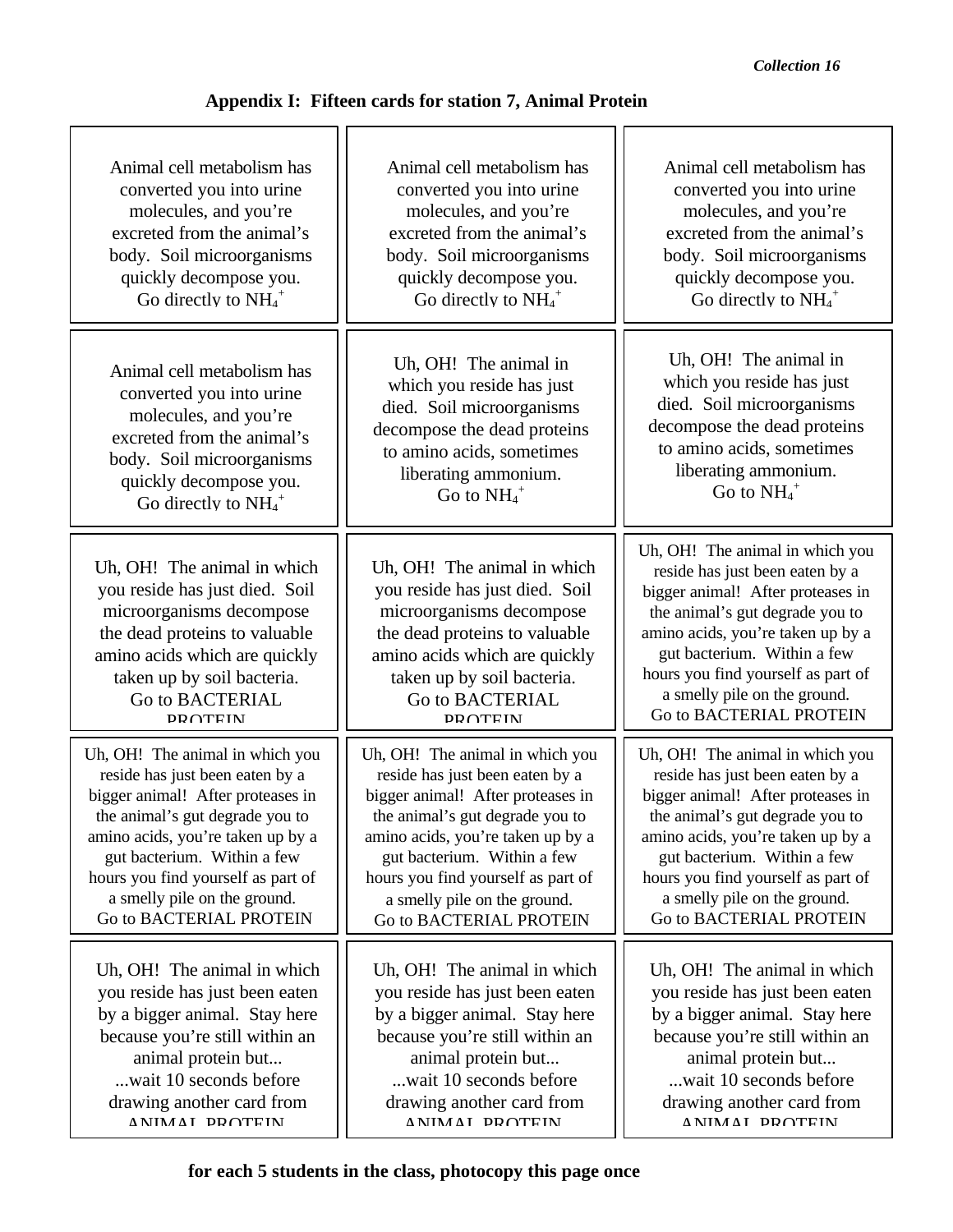# **III** Curriculum Resources

# **Appendix II. Voyage of the Nitrogen Atom**

# **Instructors' Answer Key:**

What is anaerobic respiration? *Production of ATP via a proton gradient and membrane-bound ATPase in which the final component in the electron transport chain transfers electrons to an electron acceptor other than oxygen.*

What is the function of a nitrogenous compound in anaerobic respiration? *Several nitrogenous*  $\alpha$  *compounds (most commonly, NO<sub>3</sub><sup>-</sup> and NO<sub>2</sub><sup>-</sup>) act as electron acceptors.* 

What is lithotrophy? *Production of ATP via a proton gradient and a membrane-bound ATPase in which the source of the electrons is an inorganic molecule.*

What is the function of a nitrogenous compound in lithotrophic processes? *Several nitrogenous compounds (most commonly, NH4 + and NO2 - ) act as electron donors.*

• What is nitrogen fixation? *The reduction of N*<sub>2(gas)</sub> *to ammonia that bacteria achieve through an input of ATP and reducing power.*

Of what advantage to an organism is the process of nitrogen fixation? *Ammonia is necessary for amino acids, which are necessary for protein synthesis. Nitrogen-fixing bacteria have an advantage in natural environments where useful (reduced) nitrogen is limiting.*

Name two examples of organic forms of nitrogen: *amino acids and bases (purines/pyrimidines of RNA and DNA); also: urea, some phospholipids, some vitamins, and various other biologically active compounds.*

The conversion of organic to inorganic nitrogen is often called: *decomposition*

The conversion of inorganic to organic nitrogen is often called: *assimilation*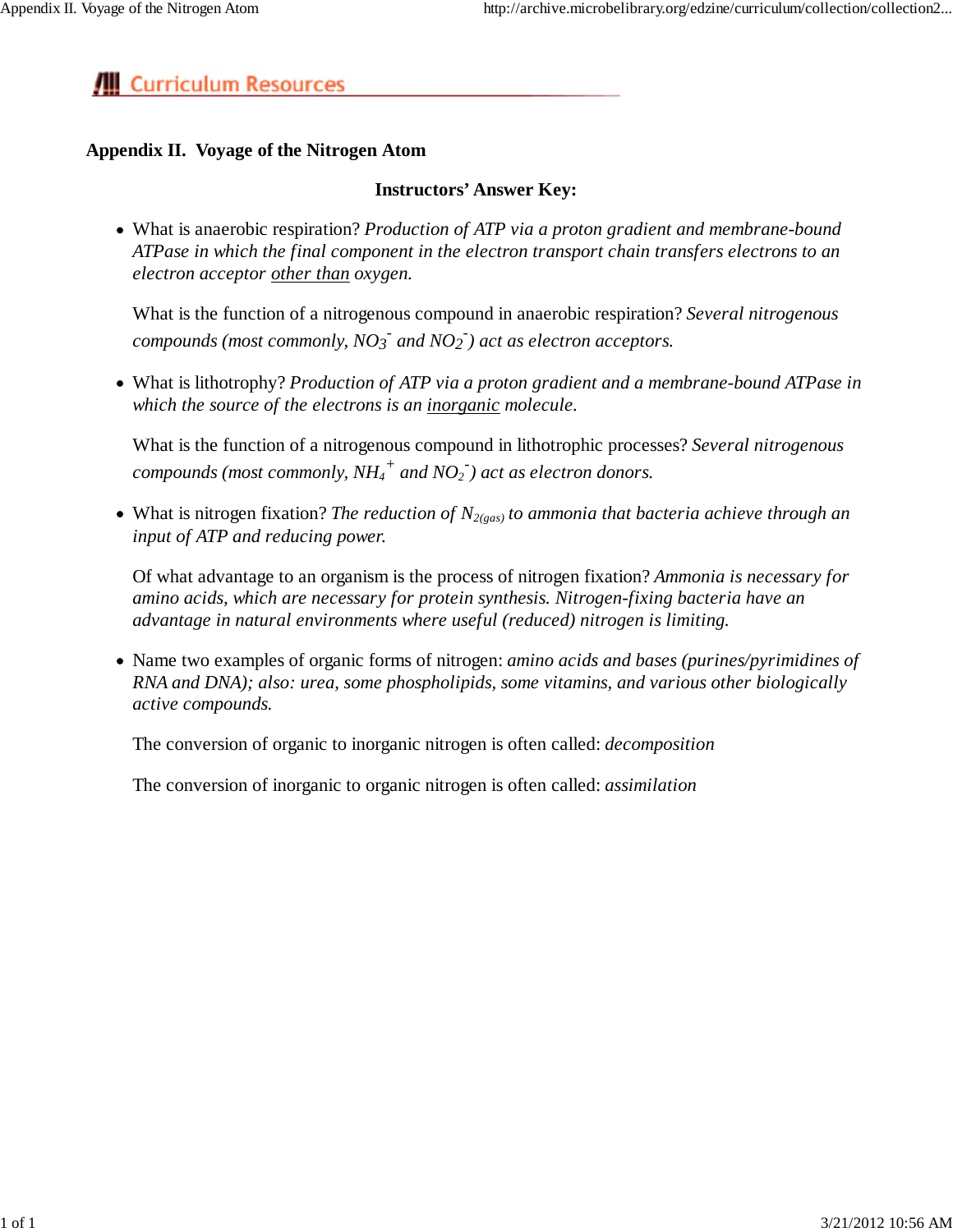# **III** Curriculum Resources

# **Appendix III: Voyage of the Nitrogen Atom**

# **Nitrogen Cycle Worksheet**

Names of group members:

Now that you have experienced the nitrogen cycle first hand and have spent a few minutes comparing your particular "voyage" with those taken by a few other students, answer the questions below:

1) Total the various transformations that people in your group experienced. On the diagram below, draw thick arrows for transformations that occurred frequently, and thin arrows for ones that were less frequent. For example, how many times were group members converted from  $N_{2(g)}$  to  $NH_4^+$ ? From  $NO_3^-$  to  $NO_2^-$  ? etc.



- 2) Considering all the group's information together:
- a) Which molecular form was visited most often?
- b) Which molecular form(s) were slowest to change?
- c) Which molecular form(s) turned over to a different form most rapidly?
- d) Were there any molecular forms that no one in the group visited?

If so, what were they?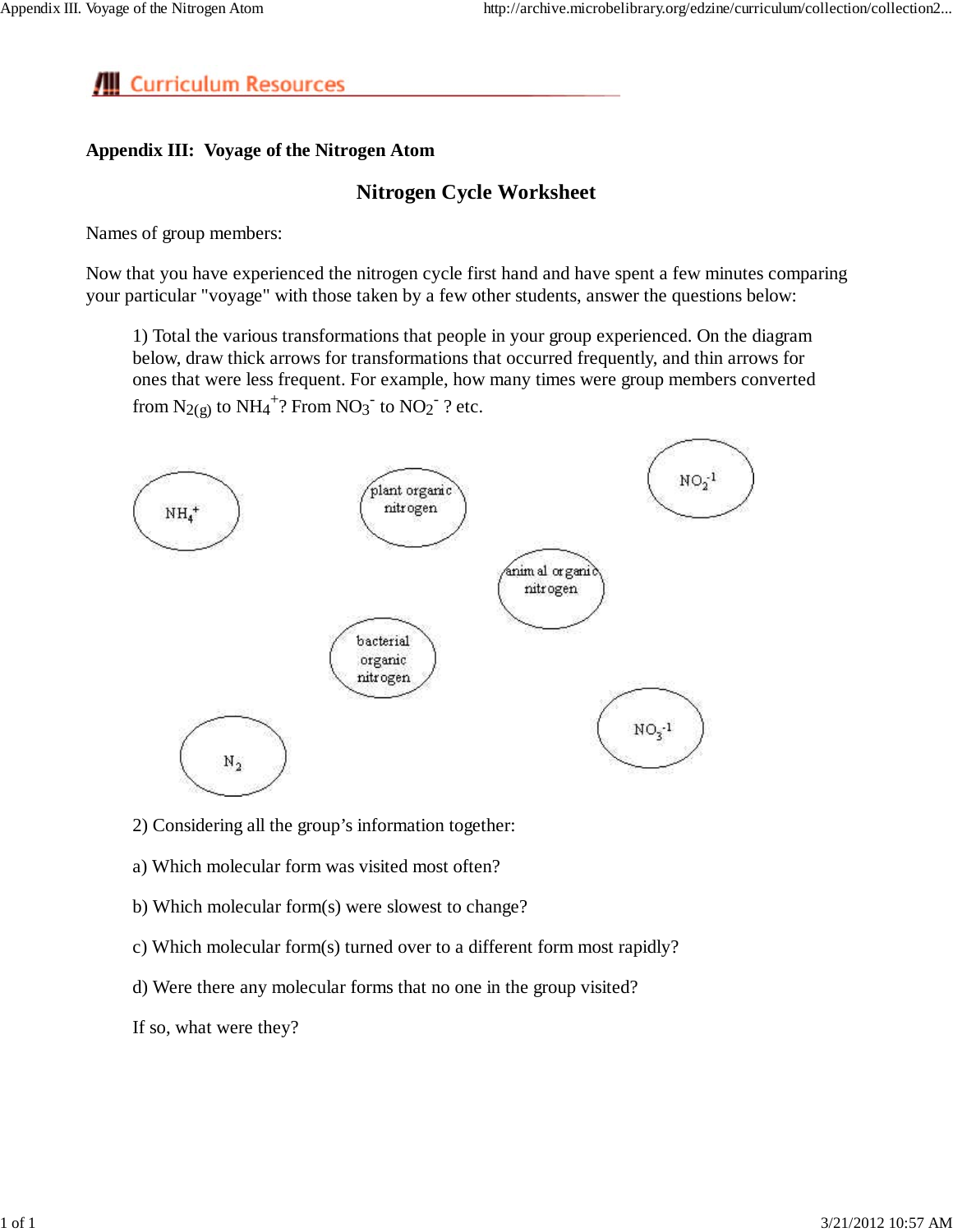# **Curriculum Resources**

Appendix IV: Voyage of the Nitrogen Atom

# Nitrogen Cycle Worksheet, Part II

Once you and other group members have compiled a nitrogen cycle, assign each of the following microorganisms to the appropriate part of the cycle:

| Process           | Organism                                          | From                   | To                                  |
|-------------------|---------------------------------------------------|------------------------|-------------------------------------|
| Denitrification   | Pseudomonas<br>spp.                               | Nitrate $(NO3^-)$      | Nitrite $(NO2)$                     |
| Denitrification   | <b>Bacillus</b><br>licheniformis                  | Nitrite $(NO2)$        | Nitrous oxide<br>(N <sub>2</sub> O) |
| Denitrification   | Paracoccus                                        | Nitrous oxide          | Nitrogen gas                        |
|                   | denitrificans                                     | (N <sub>2</sub> O)     | $(N_2)$                             |
| Symbiotic         | Rhizobium spp.                                    | Nitrogen gas           | Ammonium                            |
| nitrogen fixation |                                                   | $(N_2)$                | $(NH_4^+)$                          |
| Symbiotic         | <b>Bradyrhizobium</b>                             | Nitrogen gas           | Ammonium                            |
| nitrogen fixation | spp.                                              | $(N_2)$                | $(NH_4^+)$                          |
| Free-living       | Beijerinckia                                      | Nitrogen gas           | Ammonium                            |
| nitrogen fixation | spp.                                              | $(N_2)$                | $(NH4+)$                            |
| Free-living       | Cyanobacteria                                     | Nitrogen gas           | Ammonium                            |
| nitrogen fixation | spp.                                              | $(N_2)$                | $(NH_4^+)$                          |
| Free-living       | Clostridium spp.                                  | Nitrogen gas           | Ammonium                            |
| nitrogen fixation |                                                   | $(N_2)$                | $(NH4+)$                            |
| Nitrification     | <b>Nitrosomonas</b><br>spp.                       | Ammonium<br>$(NH_4^+)$ | Nitrite $(NO2)$                     |
| Nitrification     | Nitrobacter spp.                                  | Nitrite $(NO2-)$       | Nitrate $(NO3)$                     |
| Decomposition     | aerobic and<br>anaerobic<br>bacteria and<br>fungi | protein                | Ammonium<br>$(NH4+)$                |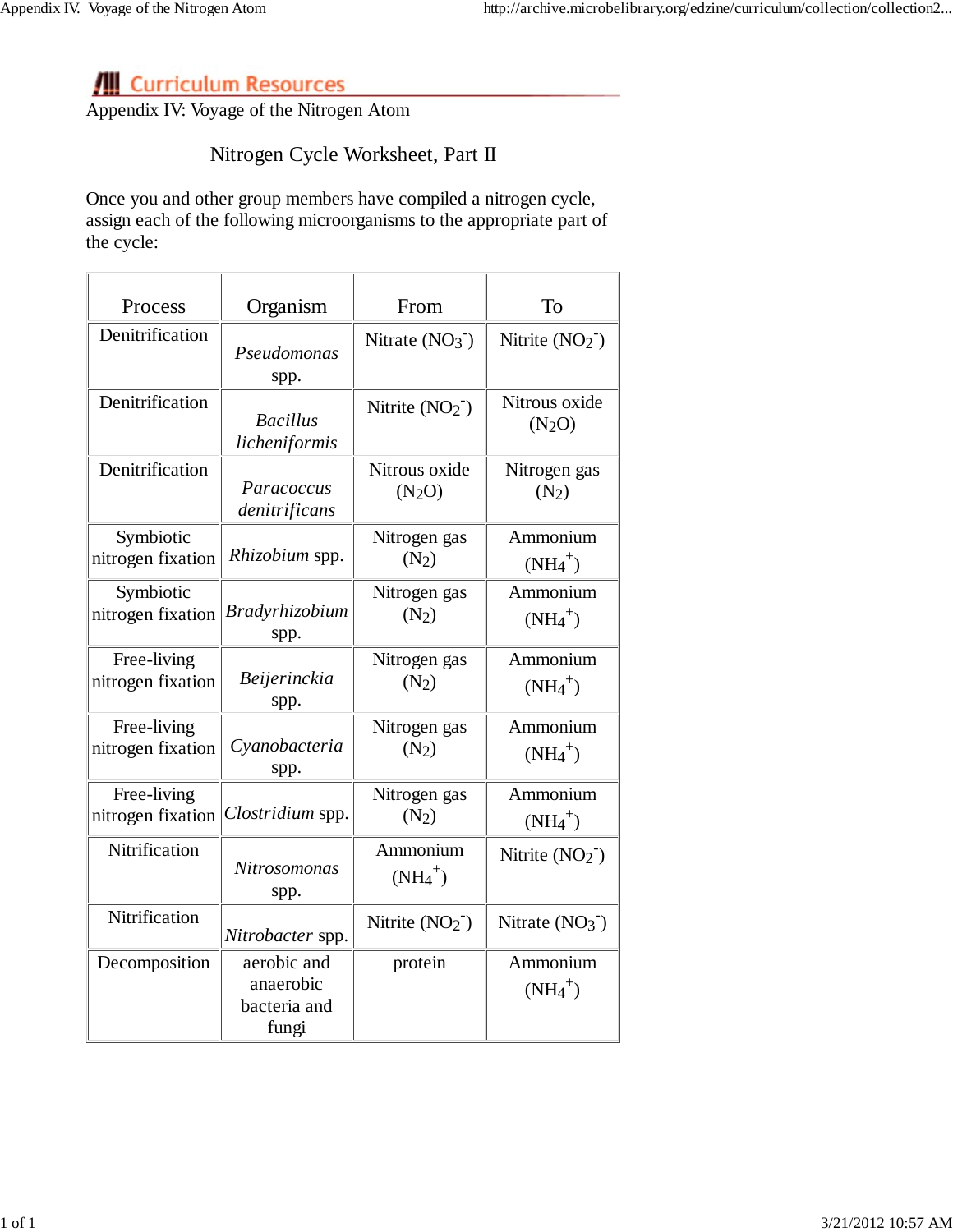# **/ Curriculum Resources**

# **Appendix V: Voyage of the Nitrogen Atom**

Creative Writing and the Nitrogen Cycle

Fill in the chart below based on the information on your cards. Then write a prose story that describes your unique journey more fully (you may use the first person in your writing, if you choose). For full credit, be sure to include credible details such as the names of enzymes involved, specific names of organisms that express these enzymes, the benefit enjoyed by the organism in carrying out each process, where you were in the cell or the organism at the time of the conversion, and a description of the environment (or microenvironment) that the organism was living in at the time. For any given conversion step, some of these specific details will be more relevant than others.

Hand in both your essay and this page on the due date.

| turn:          | started<br>turn as a<br>molecule<br>of: | what happened to me and by what organism/process during this<br>turn? |
|----------------|-----------------------------------------|-----------------------------------------------------------------------|
|                |                                         |                                                                       |
| $\overline{2}$ |                                         |                                                                       |
| $\overline{3}$ |                                         |                                                                       |
|                |                                         |                                                                       |
| $\sqrt{5}$     |                                         |                                                                       |
| $\overline{6}$ |                                         |                                                                       |
|                |                                         |                                                                       |